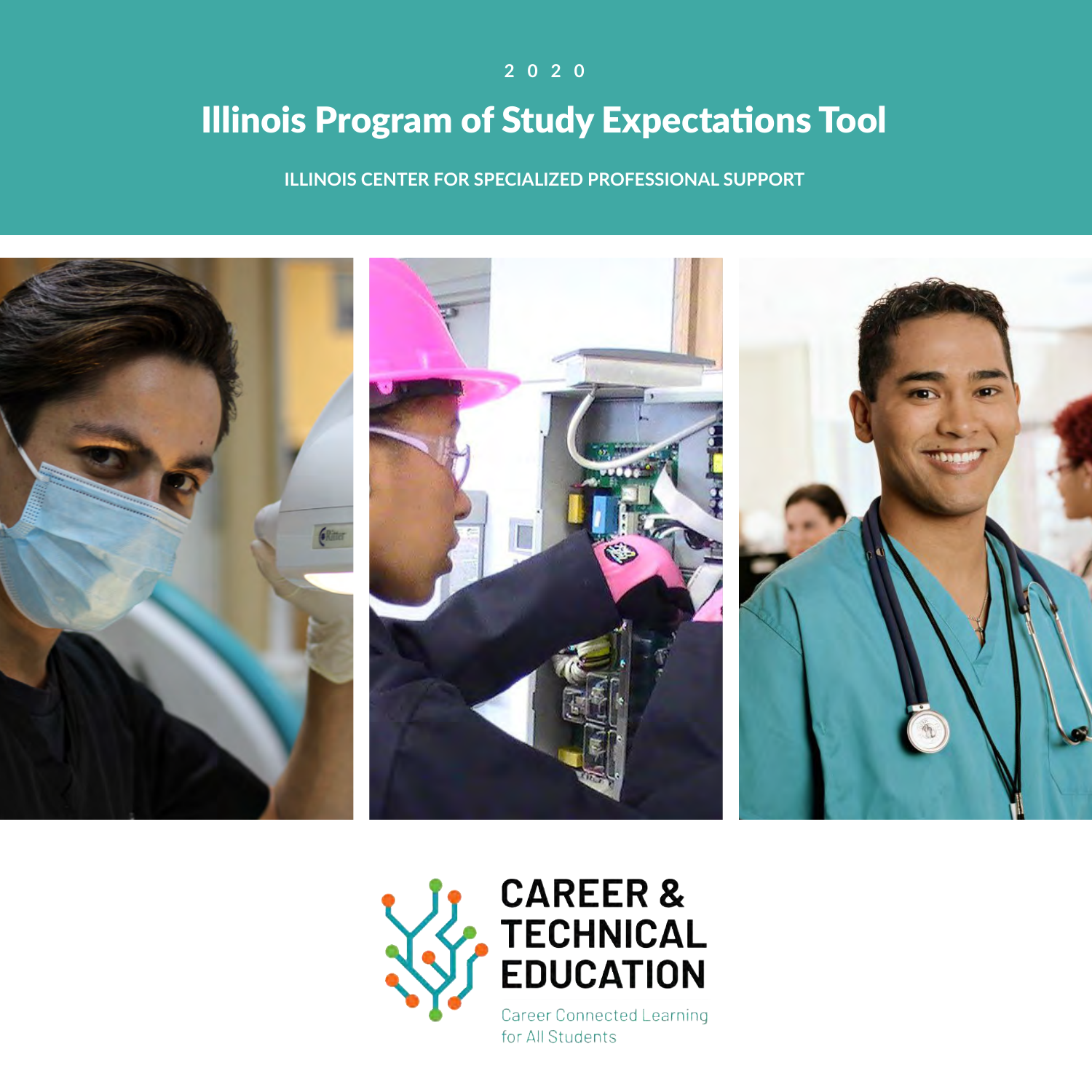# ACKNOWLEDGMENTS

The Career and Technical Education (CTE) team at the Illinois Community College Board is pleased to share the Illinois Program of Study Expectations Tool. This tool was developed by the Illinois Center for Specialized Professional Support (ICSPS) in coordination with the Illinois Community College Board's CTE Team to assist CTE programs in developing, improving, and evaluating programs of study.

#### **Writers and Editors of the Illinois Program of Study Expectations Tool**

Brittany Boston Associate Director of Equity and Outreach Illinois Center for Specialized Professional Support

Whitney Thompson Senior Director for Career and Technical Education Illinois Community College Board

Natasha Allan Director for Career and Technical Education Illinois Community College Board

Dr. Aime'e Julian **Director** Illinois Center for Specialized Professional Support

Martha Smith Office Support Specialist Illinois Center for Specialized Professional Support

This publication was prepared pursuant to a grant from the Illinois Community College Board and funded 100% through the Strengthening Career and Technical Education for the 21<sup>st</sup> Century Act.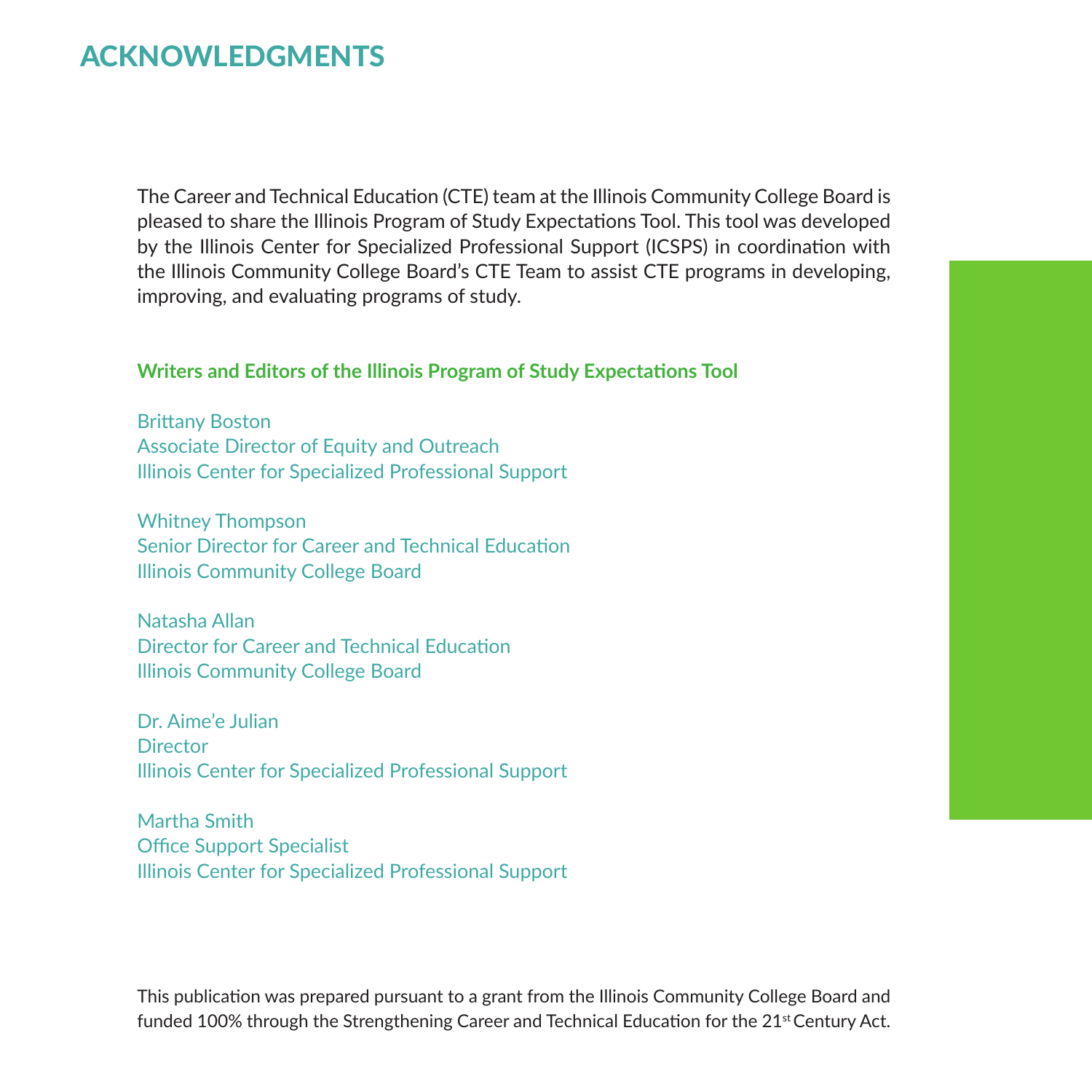# **CONTENT**

PHOTO CREDITS: Cover - Amauri Acosta Montiel on Unsplash, unknown, Humphrey Muleba on Unsplash<br>Page 3 - Humphrey Muleba on Unsplash<br>Page 3 - Humphrey Muleba on Unsplash<br>Page 6 - topdreamer.com<br>Page 11 - University of Washington/Mary Levi

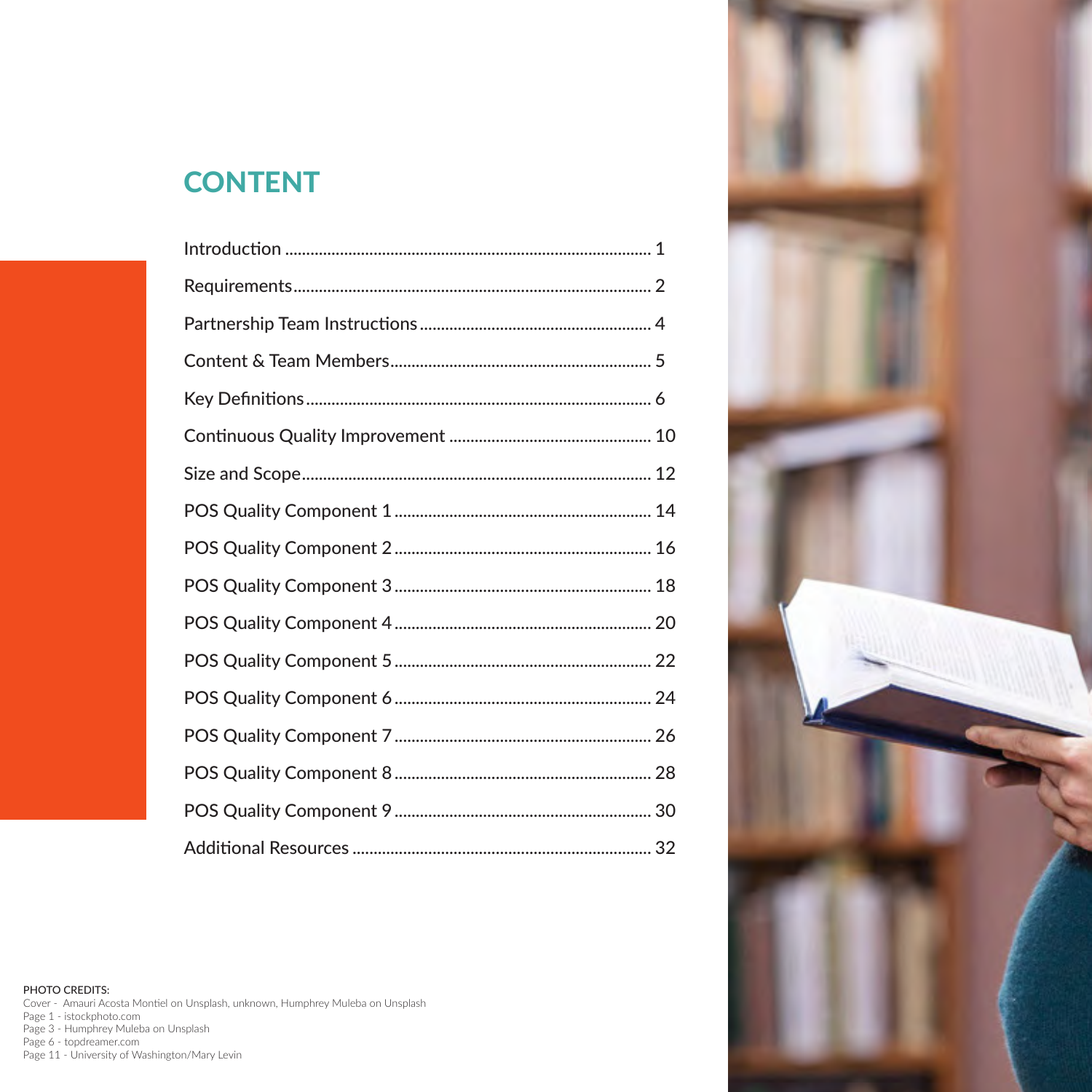

# INTRODUCTION

The Strengthening Career & Technical Education for the 21st Century Act, or Perkins V, is a federal education program that invests in secondary, postsecondary and adult Career and Technical Education (CTE) programs in all 50 states, the District of Columbia and the territories. Perkins is dedicated to the continuous improvement of and relevancy of CTE to meet the ever-changing needs of learners and employers, increasing learner access to high-quality CTE programs of study.

Perkins V calls for all states to define size, scope, and quality criteria for programs of study. The Illinois Community College Board, in collaboration with the State Board of Education and required stakeholders, defined size, scope, and quality in a way that elevates the program of study requirements and expectations.

The Illinois Program of Study Expectations Tool is designed to be an interactive instrument to help educational partners ensure they are meeting both the federal Program of Study (POS) requirements and the high standards set in Illinois. It is intended to guide a Partnership Team - or an internal self-review team - through the various expectations and quality indicators for a single POS. The intended audience for this tool is primarily those educational partners funded by Perkins and should be representative of those listed as part of your Partnership Team reflected on Page 5.

The tool is organized around nine quality components for implementation and evaluation of a Program of Study. These components are intended to assist stakeholders in the implementation and evaluation of a Program of Study, and must be met by all Programs of Study by no later than year three of the local application under Perkins V. The quality components foster systems thinking and change at all levels of education, especially the secondary and postsecondary levels. They are based on research and promising practices that support systemic reform, educational change, and continuous improvement.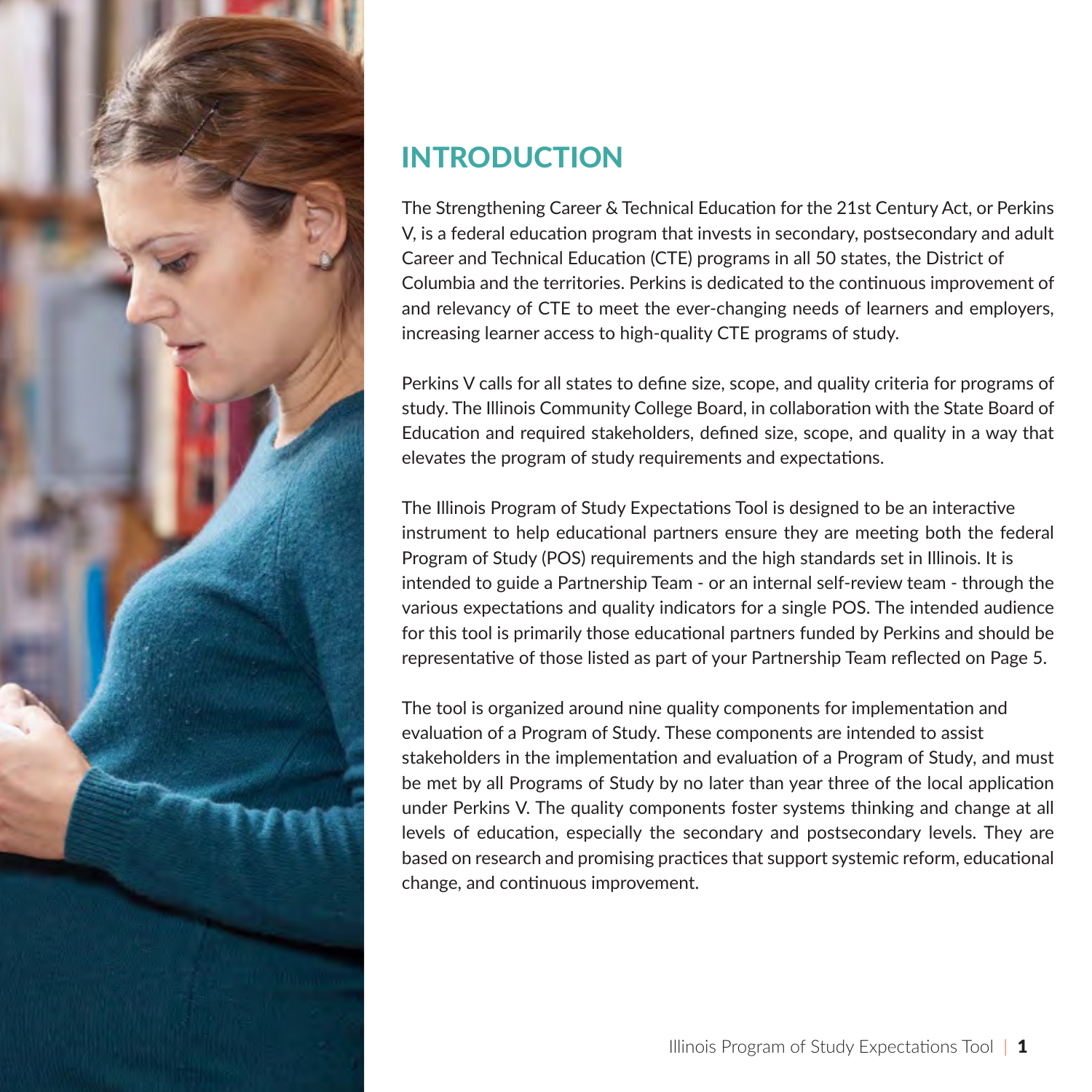# REQUIREMENTS

Perkins V requires curricular alignment between secondary and postsecondary institutions through the implementation of Programs of Study. Secondary institutions should seek further guidance from the Illinois State Board of Education. Postsecondary institutions must offer at least one program of study that:

- A. incorporates challenging State academic standards;
- B. addresses both academic and technical knowledge and skills, including employability skills;
- C. is aligned with the needs of industries in the economy of the State, region, or local area;
- D. progresses in specificity;
- E. has multiple entry and exit points that incorporate credentialing; and
- F. culminates in the attainment of a recognized postsecondary credential.

The Program of Study Expectations Tool reinforces the definitions of size, scope, and quality laid out in the Illinois State Plan for Perkins V. The Tool is organized around these definitions, including the nine quality components:

- 1. Development and Engagement
- 2. Employer-Informed Competencies and Skills
- 3. Instructional Sequence
- 4. Work-Based Learning
- 5. Recruitment and Access
- 6. Academic Instruction and Supports
- 7. Instructors
- 8. Facilities and Equipment
- 9. Continuous Improvement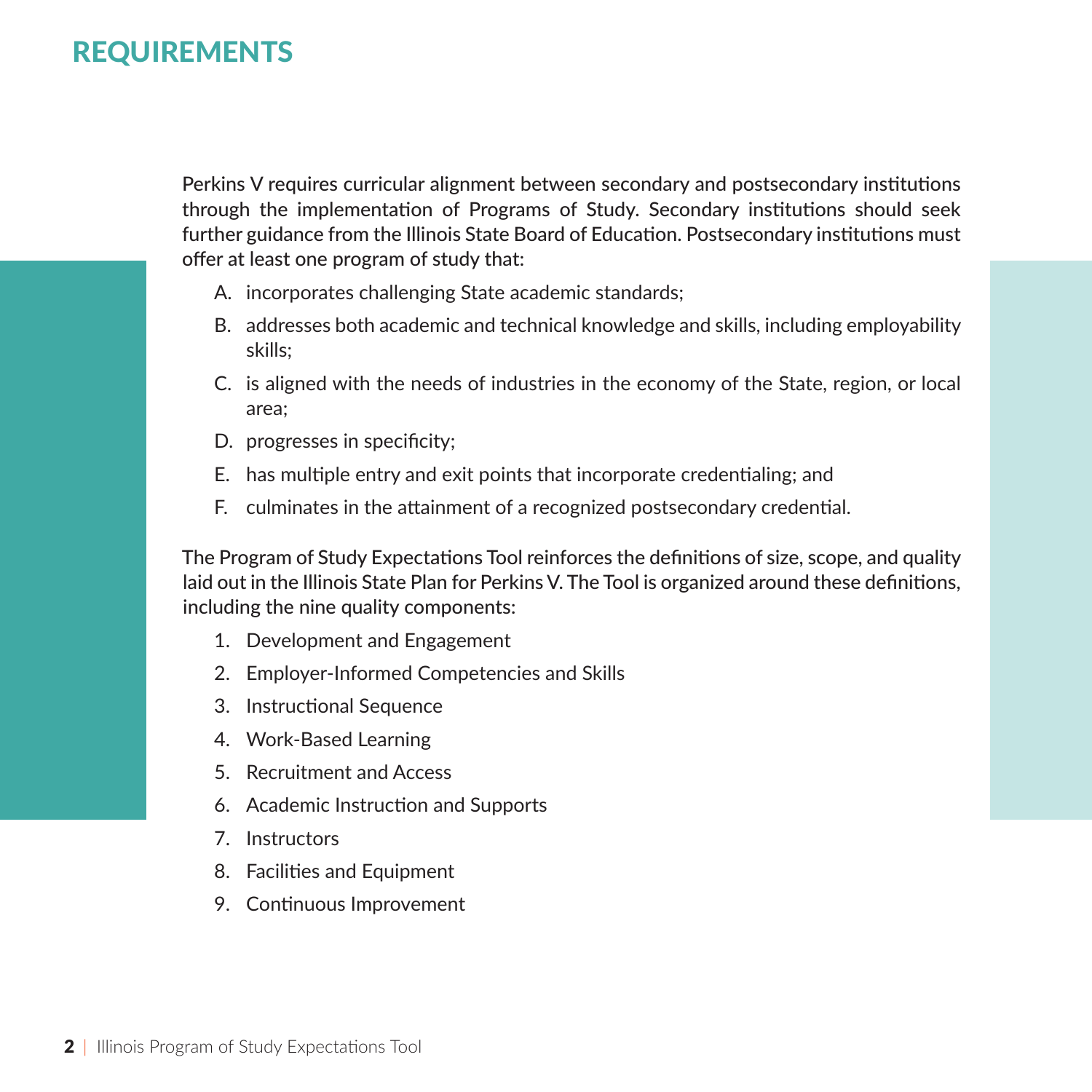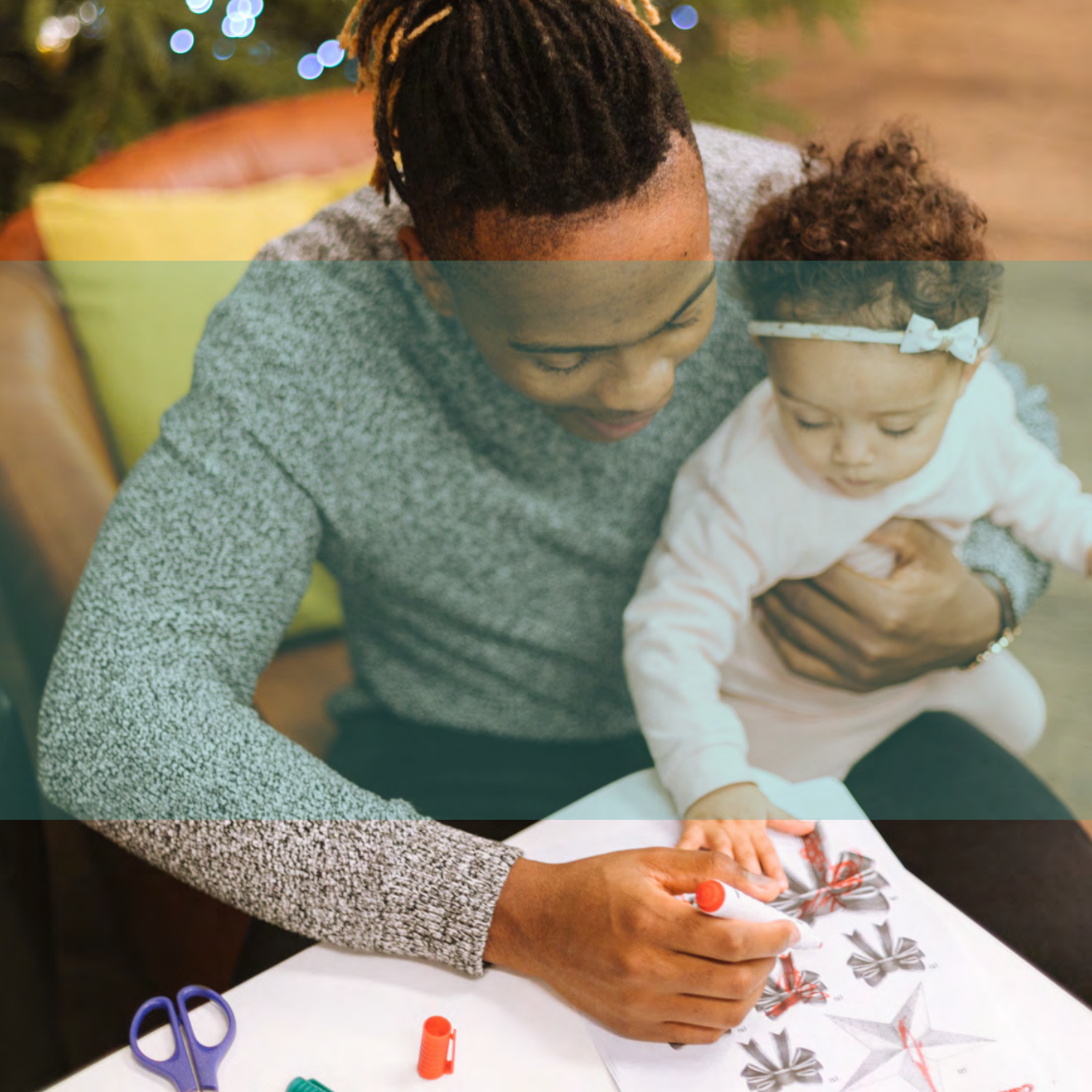# Partnership Team Instructions

Using the Tool**:** Each page of the tool highlights a different quality component. The user is asked to consider the specific component and associated design elements in order to make a determination of overall "Status." The "Expectation" column demonstrates the ways the design element can be achieved. The "Acceptable Supporting Materials" column provides examples of materials that can be used to verify implementation.

#### **The tool includes the following items:**

- POS Quality Component and Description
- Associated Perkins V POS Requirements Met (from the federal law)
- Resources to Support POS Development
- Related POS Design Elements and Expectations
- Acceptable Supporting Materials
- Status

Determining Status**:** Ultimately, the partnership team is asked to determine whether each POS complies with the various quality components and if the project has achieved quality status. It requires significant knowledge of the POS being analyzed, and the Illinois POS approach in general. This is not a simple task, and it cannot be accomplished without a significant investment of time and resources to examine the entire scope of the project.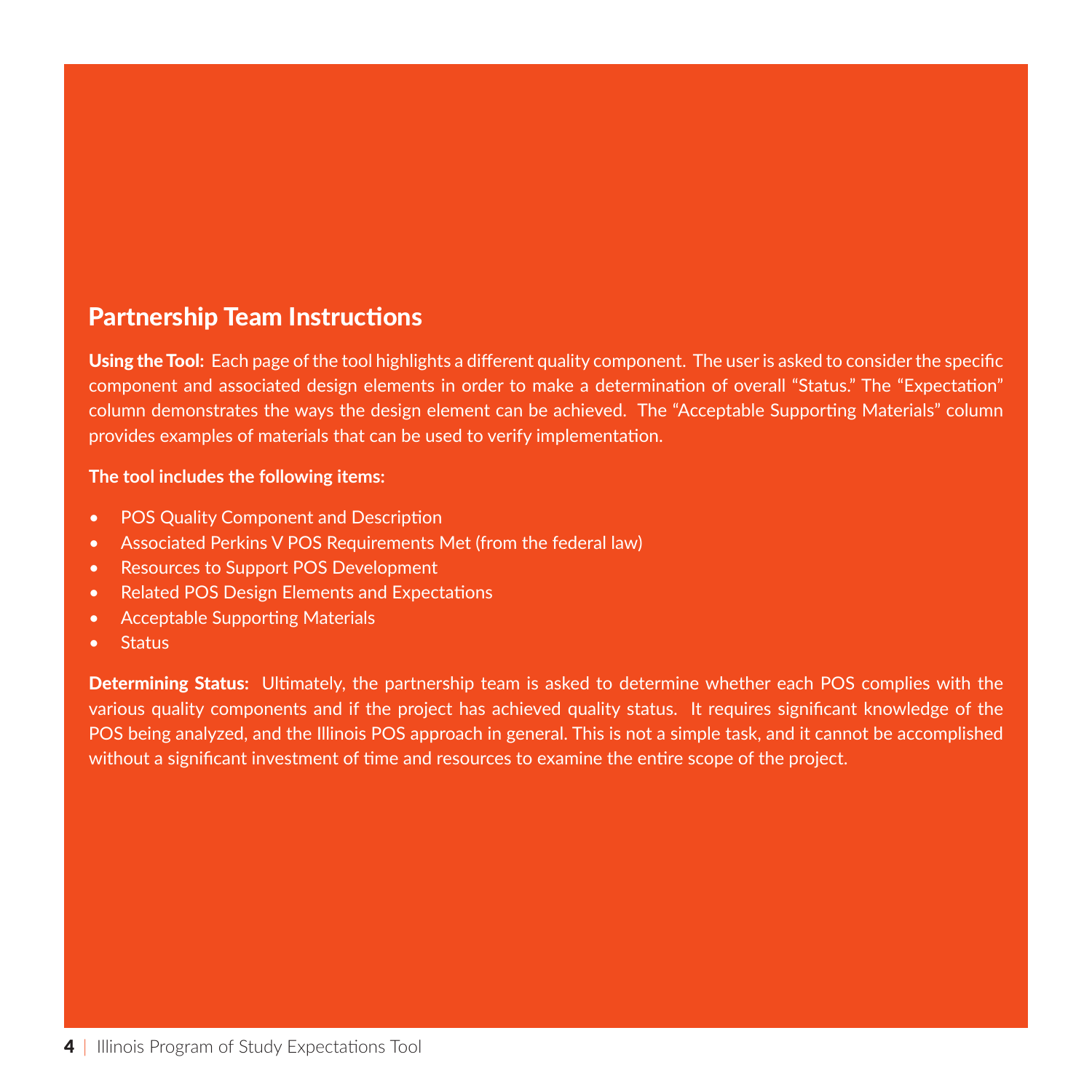## **Program of Study:**

Program of Study with CIP: \_\_\_\_\_\_\_\_\_\_\_\_\_\_\_\_\_\_\_\_\_\_\_\_

Secondary Partnership Team Lead:

Postsecondary Partnership Team Lead:

Potential Credentials Earned with Program of Study:

What labor market information was collected and made available?

**Partnership Team Members:** CTE Dean/Perkins Administrator - College **CTE Faculty - College EFE Director Secondary CTE Faculty LWIA Representative Adult Education Representative Community Based Organization (CBO) Business Representative from CTE Program Advisory Council** Other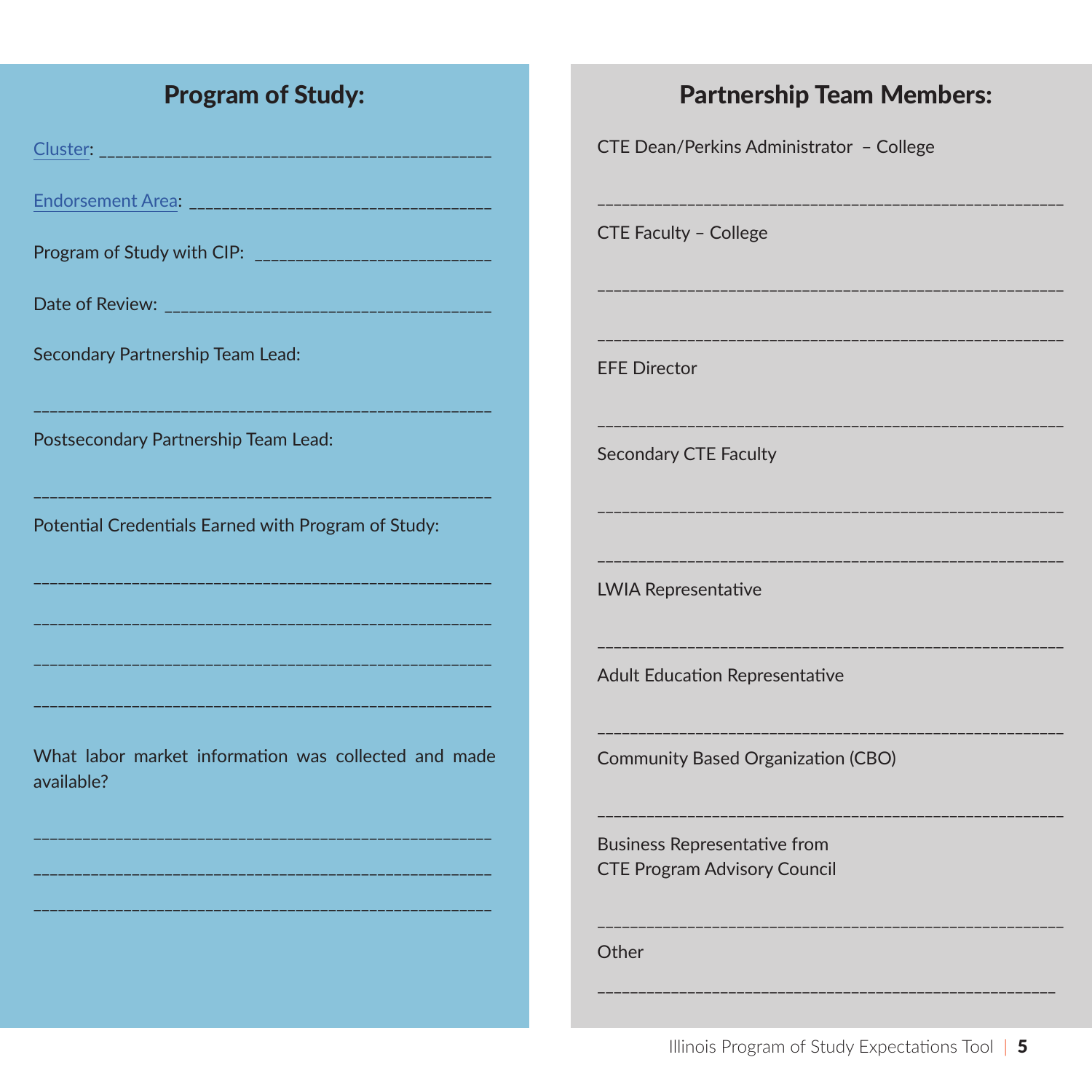# KEY DEFINITIONS

**Illinois Career Pathway Definition:** A career pathway is a combination of rigorous and high-quality education, training, and other services that aligns both vertically and horizontally across Secondary Education, Adult Education, Workforce Training and Development, Career and Technical Education, and Postsecondary Education systems, pathways, and programs. Collaborative partnerships with these entities and business and industry, along with human service agencies, corrections, and other community stakeholders, serve as the foundational structure for highquality and sustainable career pathways.

A career pathway also includes multiple entry and exit points to facilitate individuals building their skills as they progress along a continuum of education and training and advance in sector-specific employment. A successful pathway is often comprised of one or more career pathway programs.

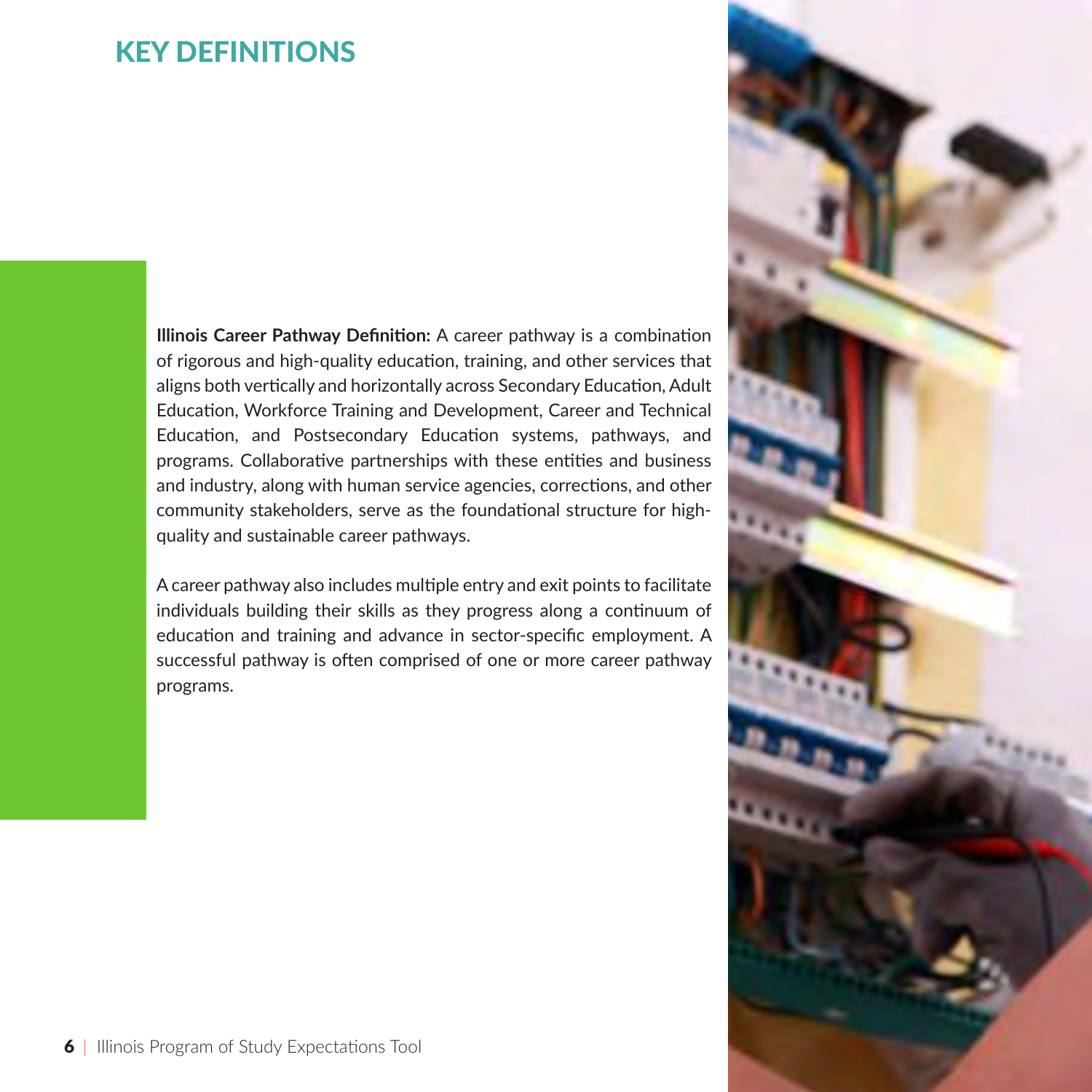

#### **A Career Pathway should:**

- Align with the skill needs of industries in the economy of the State or regional economy
- Prepare an individual to be successful in any of a full range of secondary or postsecondary education options, including registered apprenticeships
- Include counseling to support an individual in achieving their education and career goals
- $\checkmark$  Include education offered concurrently with and in the same context as workforce preparation activities and training for a specific occupation or occupational cluster
- $\checkmark$  Organize education, training, and other services to meet the particular needs of an individual in a manner that accelerates the educational and career advancement of the individual to the extent practicable
- $\checkmark$  Enable an individual to attain a secondary school diploma or its recognized equivalent, and at least one recognized postsecondary credential
- $\checkmark$  Help an individual enter or advance within a specific occupation or occupational cluster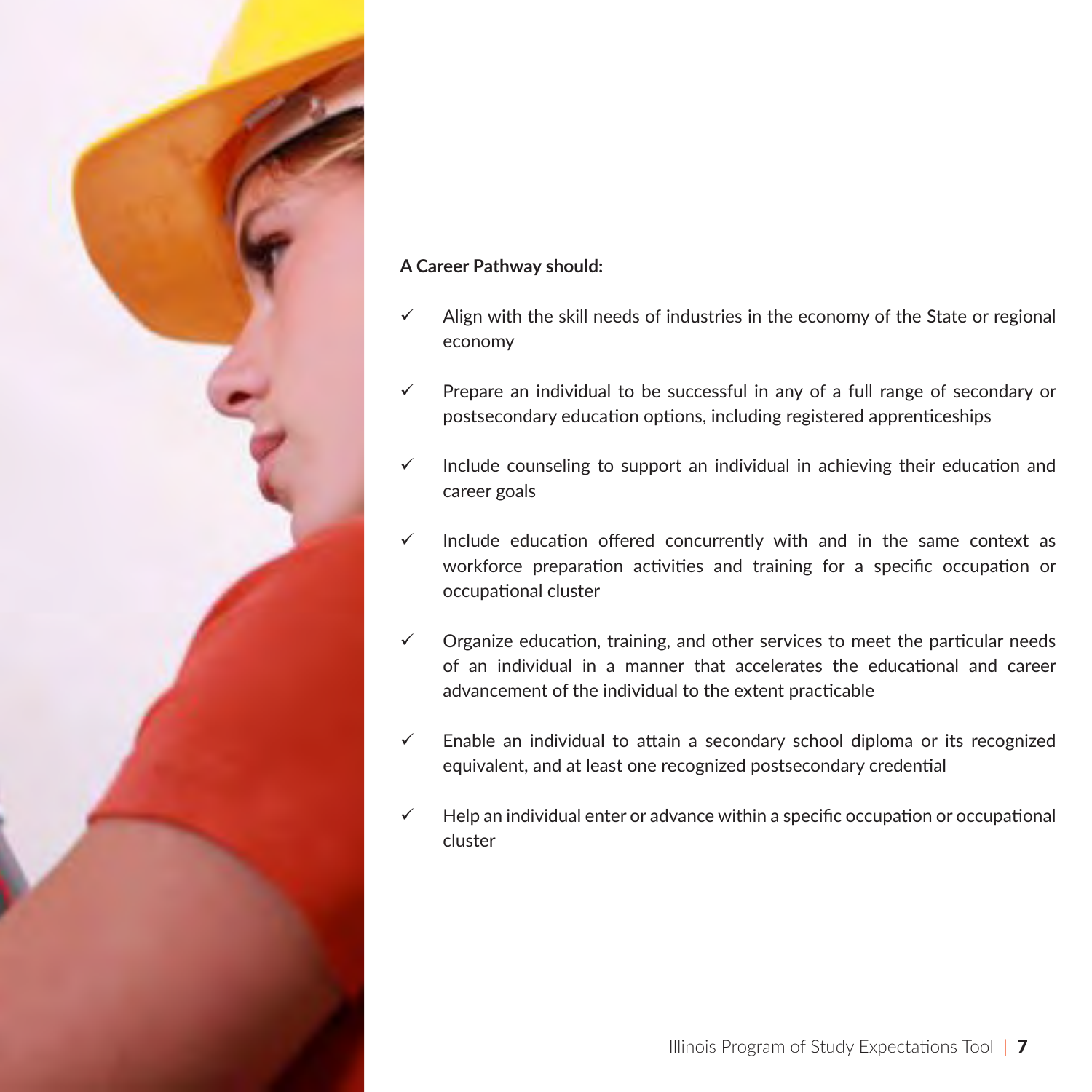**Dual Credit:** An instructional arrangement where an academically qualified high school student enrolls in a college-level course and, upon successful course completion, concurrently earns both college credit and high school credit. Dual Credit is governed by ICCB Administrative Rules (section 1501.507-11) and the Dual Credit Quality Act.

**ICAPS/IET:** Perkins V supports a partnership with Adult Education through Integrated Education and Training (IET). The Integrated Career & Academic Preparation System (ICAPS), is the implementation of IET in Illinois. ICAPS aims to provide an integrated pathway in Career and Technical Education (CTE) for college credit and program certificate opportunities for Adult Education and Literacy (AEL) students that lack basic skills. Through ICAPS/IET programs, students work to complete their high school equivalency and are co-enrolled in credit CTE courses/certificates through an integrated instructional model supplemented by support courses, comprehensive student support services, and augmented by team teaching that includes CTE faculty and basic skills instructors. The models provide career pathway/employment opportunities for students while enabling their transition into additional postsecondary certificate/degree programs.

*To learn more visit [icapsillinois.com](http://icapsillinois.com)*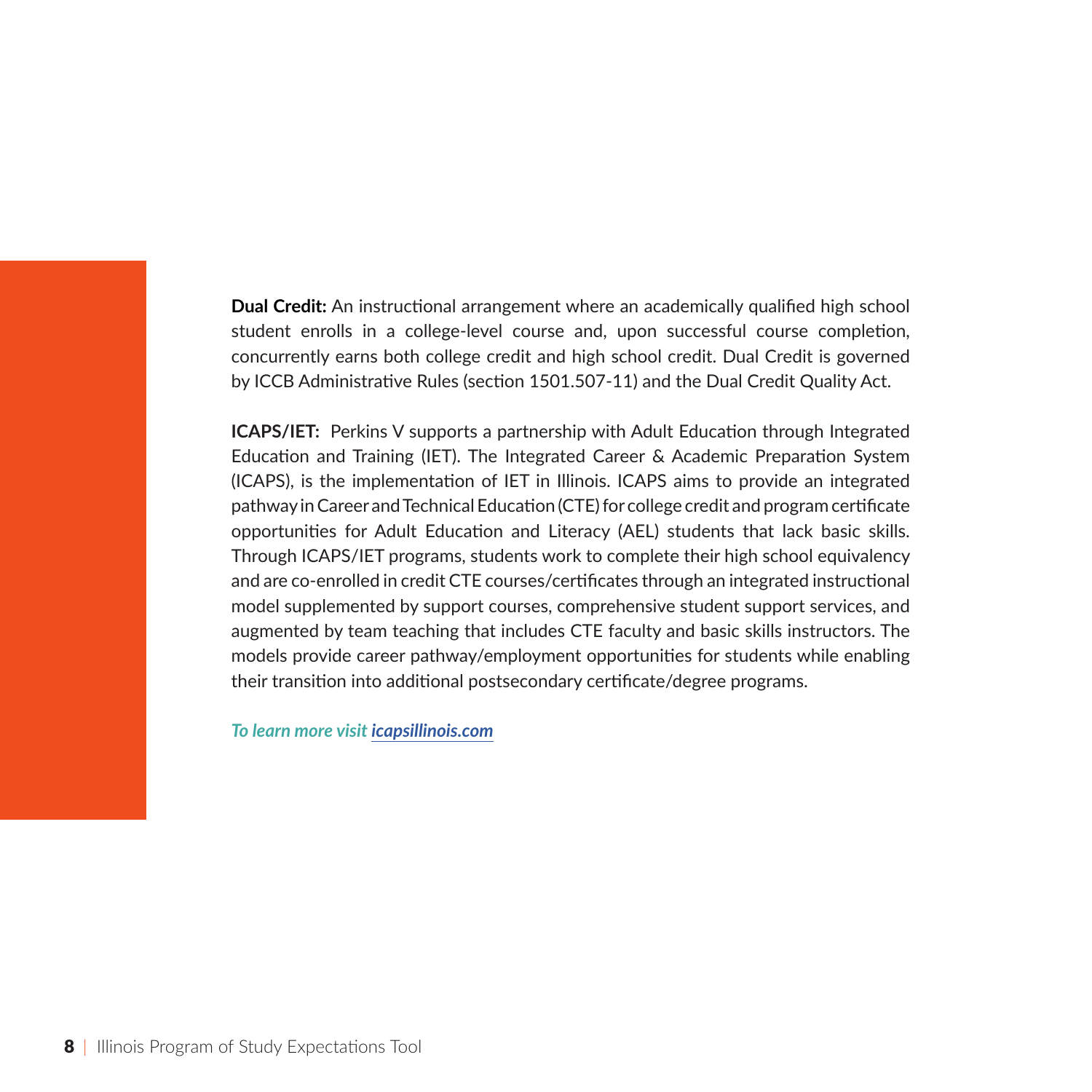**Work-based Learning (WBL):** Provides participants with work-based opportunities to practice and enhance the skills and knowledge gained in their Program of Study or industry training program, as well as to develop employability, and includes an assessment and recognition of acquired knowledge and skills. Work-based learning within a Program of Study consists of a continuum of experiences as depicted and defined with the Career Pathways Dictionary. Examples include: internships, service learning, paid work experience, on-the-job training, incumbent worker training, transitional jobs, and apprenticeships.



**Perkins V Special Populations:** The term 'special populations' means:

- Individuals with disabilities (both cognitive and physical)
- Individuals from economically disadvantaged families including low income youth and adults
- Individuals preparing for nontraditional fields
- Single parents including pregnant and parenting teens
- Out-of-workforce individuals
- English learners
- Homeless individuals
- Youth who are in, or have aged out of, the foster care system
- Youth with a parent who is a member of the armed forces and is on active duty

**Universal Design for Learning (UDL):** A scientifically valid framework for guiding educational practice that:

- provides flexibility in the ways information is presented, the ways students respond or demonstrate knowledge and skills, and the ways students are engaged; and
- reduces barriers in instruction, provides appropriate accommodations, supports, and challenges, and maintains high achievement expectations for all students, including students with disabilities and students who are limited English proficient. (From HEA)

For additional information and definitions review the [Career Pathways Dictionary](http://www.iccb.org/cte/wp-content/docs/CP_Dictionary_111318_FINAL.pdf)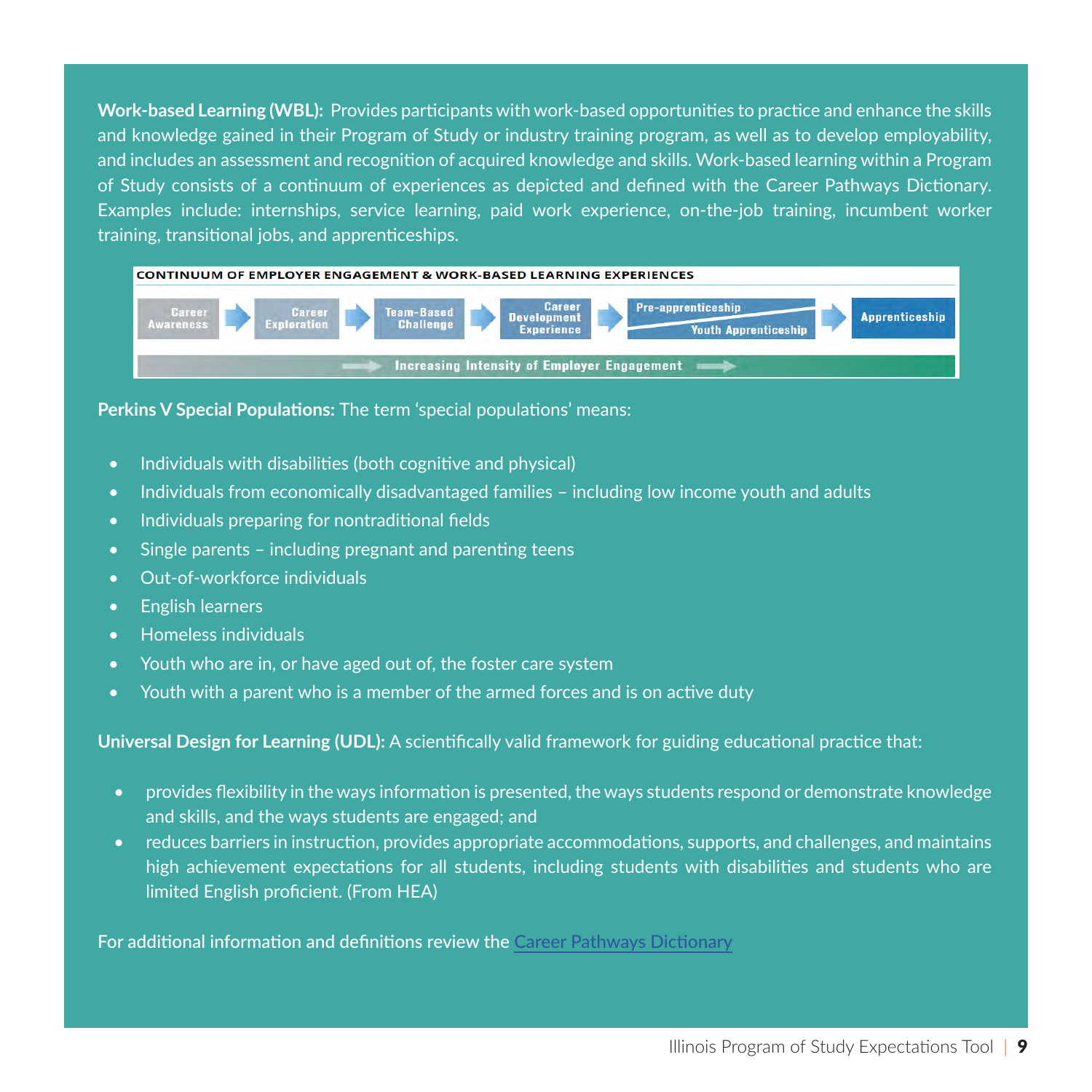# CONTINUOUS QUALITY IMPROVEMENT

# Continuous Quality Improvement (CQI) Applied to Programs of Study

#### **Why is CQI important to the implementation of Programs of Study?**

- The function of Programs of Study is to improve student access, equity, and outcomes. Once a program is developed, it should be continuously assessed for improvement.
- A continuous improvement model is integrated in how Advance CTE and the Office of Career, Technical, and Adult Education (OCTAE) measure programs of study.
- The concepts present in the CQI process are previously expressed in state work on POS, including the development of POS guiding principles and design elements presented in the initial Illinois Program of Study Guide developed in 2009.
- CQI can enhance school reform efforts because of its focus on academic achievement outcomes for diverse learners, and other related outcomes, critical to student transition to college and careers.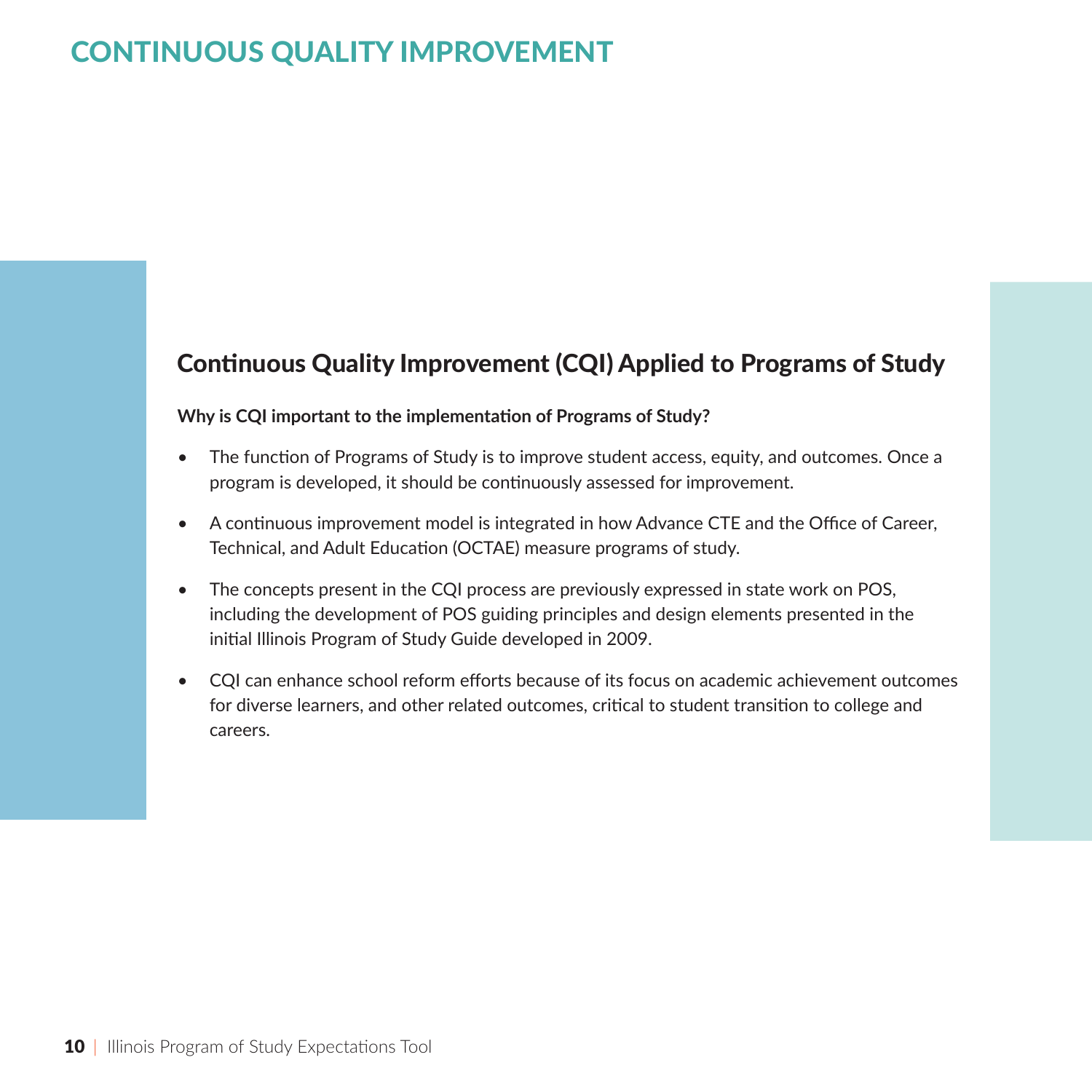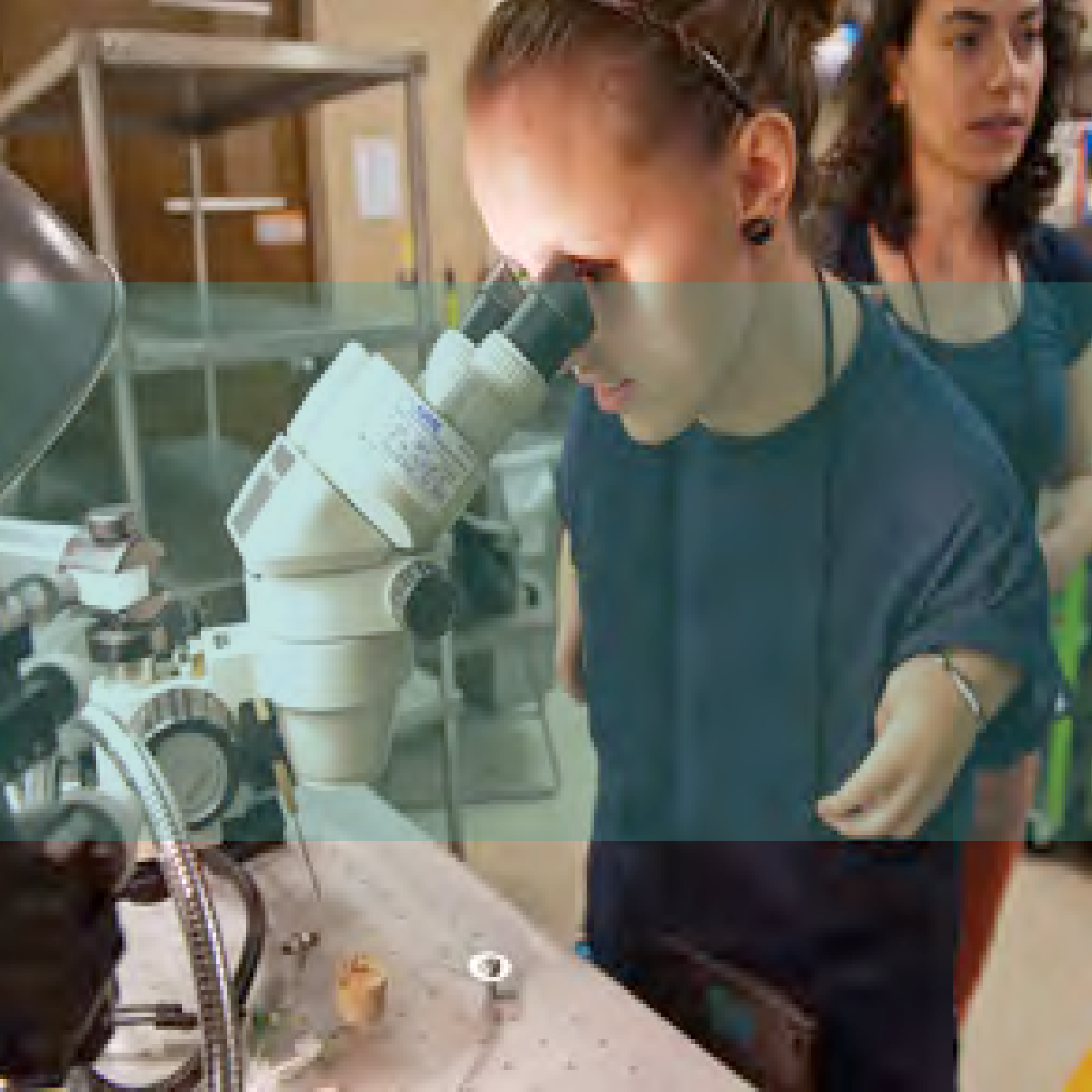# Size Criteria

- *• .Local recipients must implement and offer at least one state-approved CTE Program of Study in one of the nationally recognized 16 career clusters.*
- *• All Programs of Study are aligned to state, regional, or local in-demand sectors using labor market information.*
- *• Postsecondary recipients must follow local board policies on class size.*

**Does/will the size of the program appropriately meet the local labor market demand?** 

-------------------------------------------------------------------------------------------------- --------------------------------------------------------------------------------------------------

**What steps will need to be taken to adjust the size of the program (e.g. recruitment, entry and exit points, employer partners, etc.)?**

--------------------------------------------------------------------------------------------------

--------------------------------------------------------------------------------------------------

--------------------------------------------------------------------------------------------------

--------------------------------------------------------------------------------------------------

--------------------------------------------------------------------------------------------------

12 | Illinois Program of Study Expectations Tool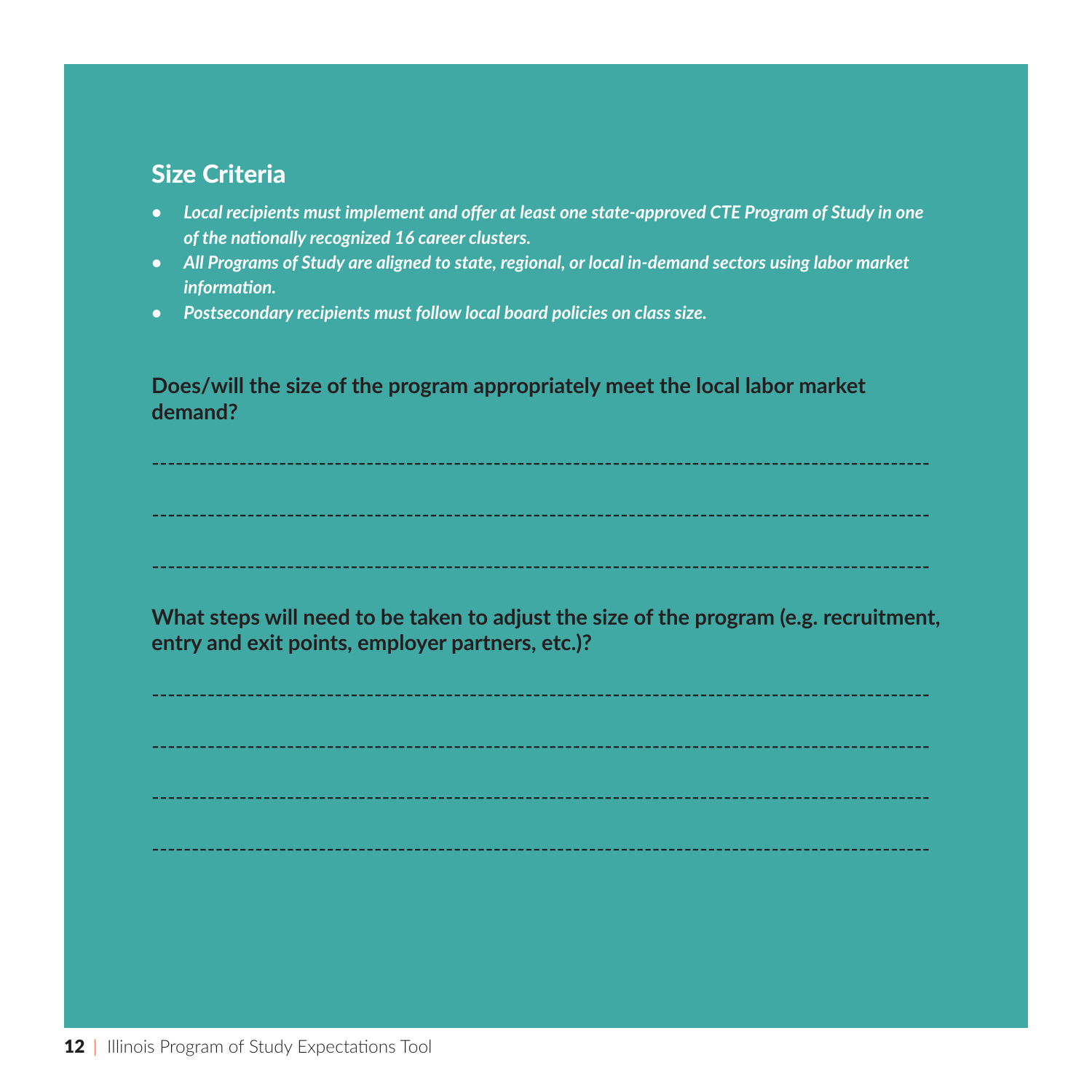# Scope Criteria

*A Program of Study provides students with a strong experience in and comprehensive understanding of all aspects of an industry. The scope of a program must be specified through curricular development, evaluation, and revision. Program scope must be defined in consultation with all stakeholders, including business and industry.* 

--------------------------------------------------------------------------------------------------

--------------------------------------------------------------------------------------------------

--------------------------------------------------------------------------------------------------

--------------------------------------------------------------------------------------------------

--------------------------------------------------------------------------------------------------

--------------------------------------------------------------------------------------------------

 $-$ 

**What are the program objectives?** 

**What action steps need to be taken to ensure the program scope is met?**

Illinois Program of Study Expectations Tool | 13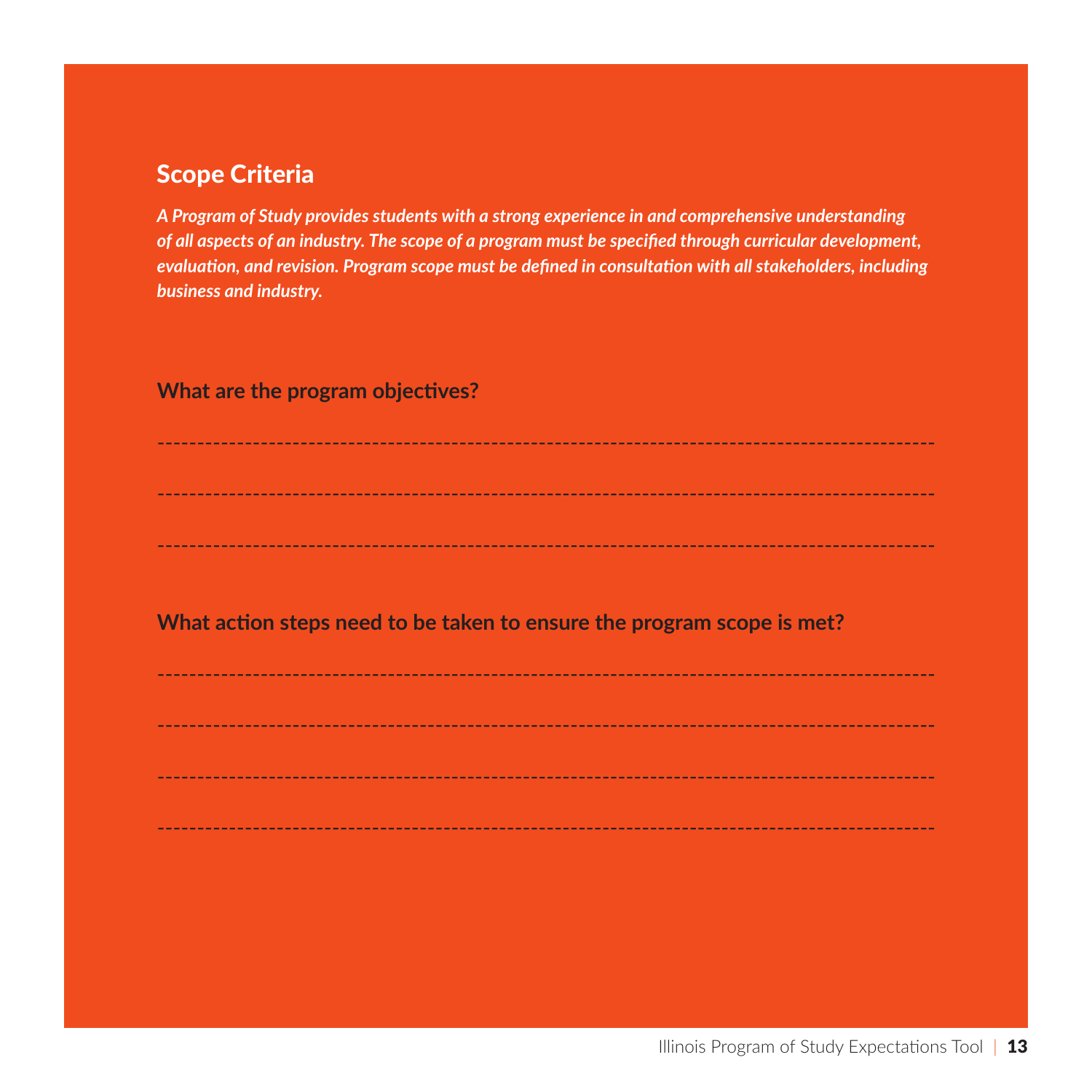

# POS Quality Component 1: Development and Engagement

*All Programs of Study must be developed through secondary and postsecondary collaboration, respond to the analysis and findings of the Comprehensive Local Needs Assessment (CLNA), and be informed by external stakeholders, including, but not limited to, business and industry, local workforce boards, adult education providers, and community-based organizations. An advisory committee must meet at least annually to review and support programs of study (and/or to consider multiple Programs of Study within a cluster or related cluster grouping). The advisory committee must review labor market information (LMI); provide input on current industry practices; identify high-skill, high-wage, and in-demand occupations and related competencies within the region; consider long-term industry trends and future of work; and participate in the continuous improvement process.*

- » **Comprehensive Local Needs Assessment Results**
- » **Program Review**
- » **Labor Market Information**
- » **Program of Study Models**
- » **Advisory Committee Feedback**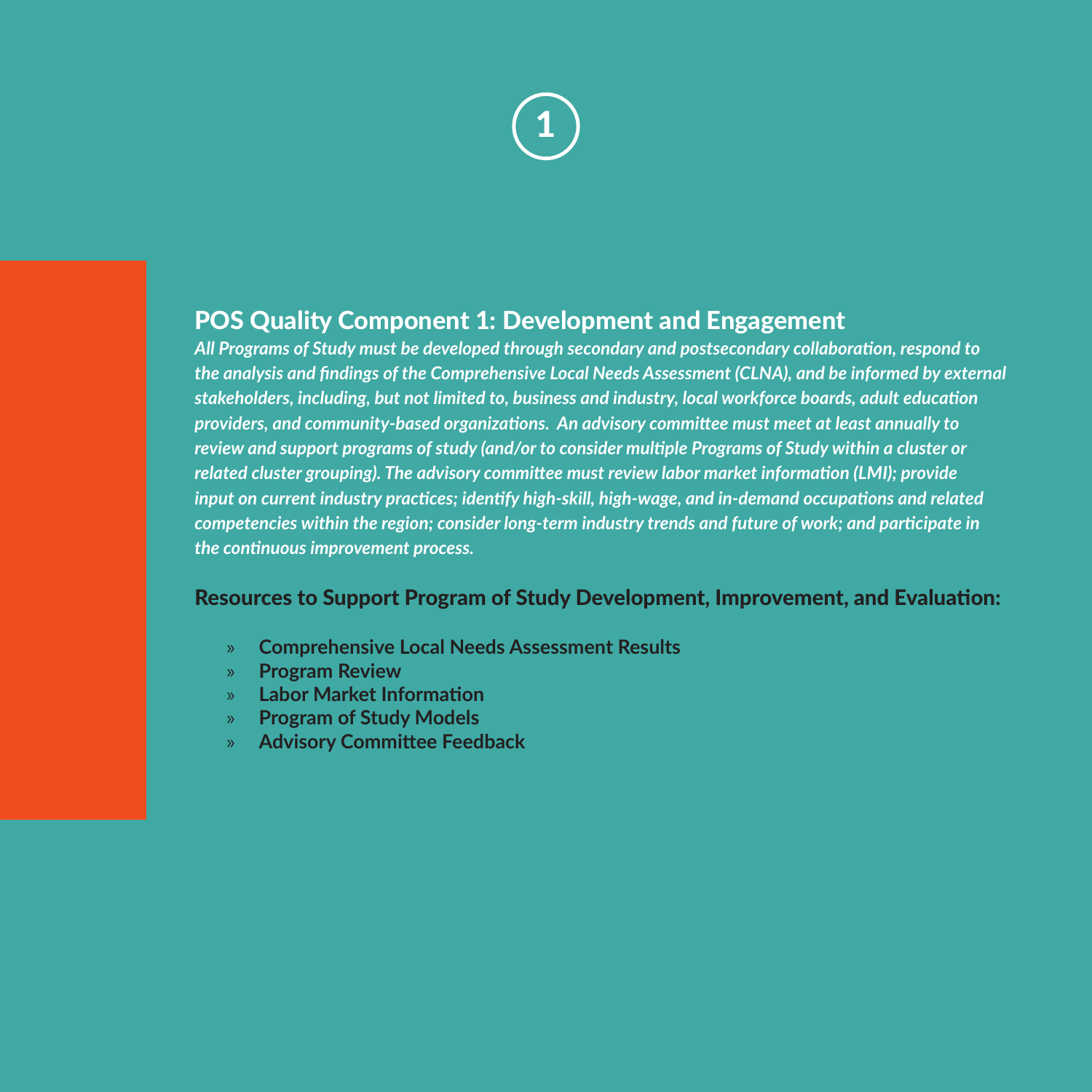| <b>DESIGN ELEMENTS</b>                                                                                                                                                                                                                                                                                                                  | <b>EXPECTATIONS</b>                                                                                                                                                                                                                                                                                                                                                                                                                                                                                                                                                                                                                                               | <b>ACCEPTABLE SUPPORTING</b><br><b>MATFRIALS</b>                                                                                                                                                                                                                                                                                                                                                                                                                                                                              | <b>STATUS</b>                                                                                                         |
|-----------------------------------------------------------------------------------------------------------------------------------------------------------------------------------------------------------------------------------------------------------------------------------------------------------------------------------------|-------------------------------------------------------------------------------------------------------------------------------------------------------------------------------------------------------------------------------------------------------------------------------------------------------------------------------------------------------------------------------------------------------------------------------------------------------------------------------------------------------------------------------------------------------------------------------------------------------------------------------------------------------------------|-------------------------------------------------------------------------------------------------------------------------------------------------------------------------------------------------------------------------------------------------------------------------------------------------------------------------------------------------------------------------------------------------------------------------------------------------------------------------------------------------------------------------------|-----------------------------------------------------------------------------------------------------------------------|
| 1) Leadership supports:<br>a. authentic<br>collaborative<br>partnerships<br>b. shared decision<br>making<br>c. collaborative cultures<br>d. aligned vision,<br>mission, and goals<br>2) Leadership establishes:<br>a. memorandum of<br>understanding<br>b. joint secondary<br>and postsecondary<br>advisory committee<br>to support POS | • Advisory committee is established,<br>meets annually, and includes key<br>stakeholders:<br>o Secondary<br>o Business & Industry<br>o Local Workforce Boards<br>o Adult Education<br>o Community-Based Organizations<br>See Advisory Committee Guidebook<br>• Partnership operates under a signed<br>memorandum of understanding<br>(MOU)<br>• Statement of partnership vision,<br>mission, and goals<br>o Short term<br>o Long term<br>• Partnership operates under<br>published rules that support<br>collaboration<br>· Strategic, operational, fiscal, and<br>communication plans aligned with<br>P-20 educational system<br>• Partnership engages with LWIA | $\checkmark$ Letters of commitment and<br>support from key stakeholders<br>✔ Partners named (institutions and<br>individuals)<br>✔ Contact information<br>documented<br>✓ Meeting schedule and minutes<br>✔ Operational rules for<br>partnership<br>✔ Developed timeline for major<br>decisions<br>√ Published vision, mission, and<br>goals<br>√ Formal MOU among partners<br>✔ Advisory committee members<br>named<br>√ Meetings scheduled<br>√ Minutes available<br>✓ Roles and responsibilities<br>defined and designated | $\Box$ EXCEEDS<br><b>D</b> MEETS<br><b>U WORKING TOWARDS</b><br>$\Box$ EXCEEDS<br><b>Q MEETS</b><br>U WORKING TOWARDS |
| 3) Leadership commits to<br>providing:<br>a. tangible and<br>intangible resources<br>b. technical assistance<br>and technology to<br>support POS                                                                                                                                                                                        | • Program needs and revisions are<br>informed by data and evaluations<br>conducted as a part of the CLNA or<br>Program Review or employer partner<br>feedback<br>• Fiscal support/contributions of<br>partners documented                                                                                                                                                                                                                                                                                                                                                                                                                                         | ✔ Annual plans document<br>resource-commitment of<br>partners<br>√ Technical assistance plan is<br>developed                                                                                                                                                                                                                                                                                                                                                                                                                  | <b>Q</b> EXCEEDS<br><b>D</b> MEETS<br><b>U WORKING TOWARDS</b>                                                        |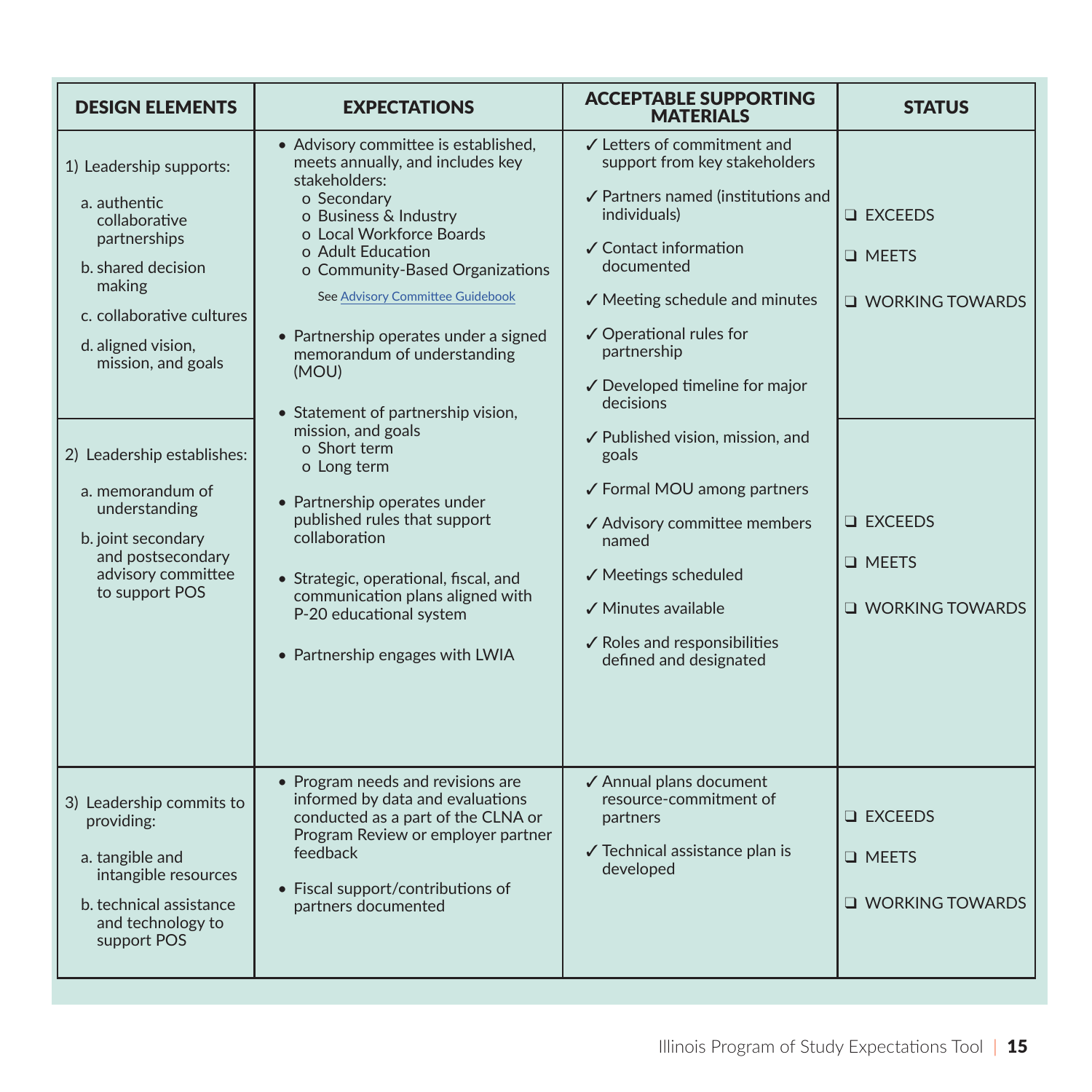

# POS Quality Component 2: Employer-Informed Competencies and Skills

*Programs of Study must align instruction with employer-informed technical and essential employability competencies conducive to a high-skill, high-wage, and in-demand occupation.* 

- » **Comprehensive Local Needs Assessment**
- » **Program Review**
- » **Essential Employability Skills Framework**
- » **College and Career Pathway Endorsement Framework and Technical Competencies**
- » **Employer Feedback**
- » **Specialized Accreditor Program Guidelines**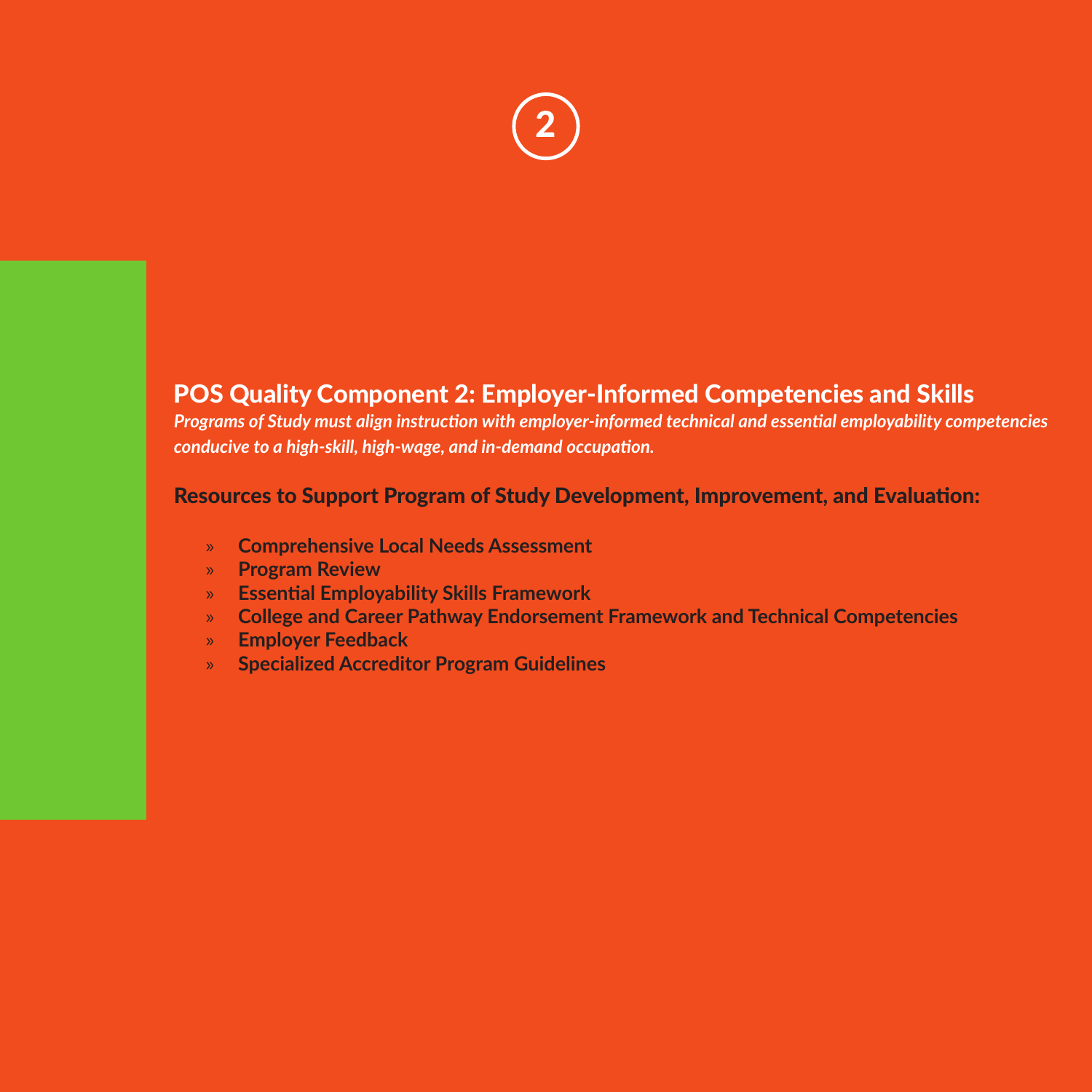| <b>DESIGN ELEMENTS</b>                                                                                                                                                                                                                                                                                                                                                                                                                                                                                                                                                                                        | <b>EXPECTATIONS</b>                                                                                                                                                                                                                                                                                                                                                                                                                                                                                                                                                                                                                                                                         | <b>ACCEPTABLE SUPPORTING</b><br><b>MATERIALS</b>                                                                                                                                                                                                                                                                                                                                                                                                                                                                                                                                                                                                                                                            | <b>STATUS</b>                                                |
|---------------------------------------------------------------------------------------------------------------------------------------------------------------------------------------------------------------------------------------------------------------------------------------------------------------------------------------------------------------------------------------------------------------------------------------------------------------------------------------------------------------------------------------------------------------------------------------------------------------|---------------------------------------------------------------------------------------------------------------------------------------------------------------------------------------------------------------------------------------------------------------------------------------------------------------------------------------------------------------------------------------------------------------------------------------------------------------------------------------------------------------------------------------------------------------------------------------------------------------------------------------------------------------------------------------------|-------------------------------------------------------------------------------------------------------------------------------------------------------------------------------------------------------------------------------------------------------------------------------------------------------------------------------------------------------------------------------------------------------------------------------------------------------------------------------------------------------------------------------------------------------------------------------------------------------------------------------------------------------------------------------------------------------------|--------------------------------------------------------------|
| 1) The POS curriculum:<br>a. includes input and<br>involvement from<br>business, industry,<br>and community<br>partners<br>b. is aligned<br>with relevant<br>educational, state,<br>and industry<br>standards<br>c. integrates academic<br>and technical<br>content<br>d. provides career<br>exploration,<br>development,<br>and guidance<br>throughout the<br>educational system<br>e. progresses in<br>specificity that<br>aligns to the<br>progression of<br>competencies and<br>includes stackable<br>credentials<br>and embedded<br>certifications<br>f. includes multiple<br>measures of<br>assessments | • Academic core curriculum<br>offered<br>• Support for academic<br>integration woven throughout<br>the local application<br>• Strategic dual credit offerings<br>associated with POS<br>• Adoption of employer-<br>informed technical and<br>essential employability<br>competencies<br>See Postsecondary and Workforce Readiness<br>Competencies<br>• Supportive career exploration<br>offered to POS students<br>• Assessment results connected<br>with grant planning<br>• Cross-curricular meetings<br>• Professional development<br>offered to faculty to help<br>expand integrated learning<br>• POS incorporates the<br>appropriate College and<br><b>Career Pathway Endorsement</b> | ✔ Sample lesson plans and syllabi that<br>includes problem-based learning<br>√ Professional development materials<br>supporting academic integration<br>√ Professional development materials<br>supporting career exploration<br>✔ Dual credit/articulation<br>agreements/materials<br>√ Work-Based Learning materials<br>✔ Evidence of cross-curricular<br>meetings<br>✔ Advisory council roster/meeting<br>materials<br>√ Notes/minutes/materials from data<br>review efforts<br>✔ Proxy measures and data sets are<br>identified (if necessary)<br>✔ Voluntary compliance plan<br>developed as a result of the formal<br>civil rights review<br>✔ Locally adopted competencies and<br>assessment methods | $\Box$ EXCEEDS<br><b>Q MEETS</b><br><b>U WORKING TOWARDS</b> |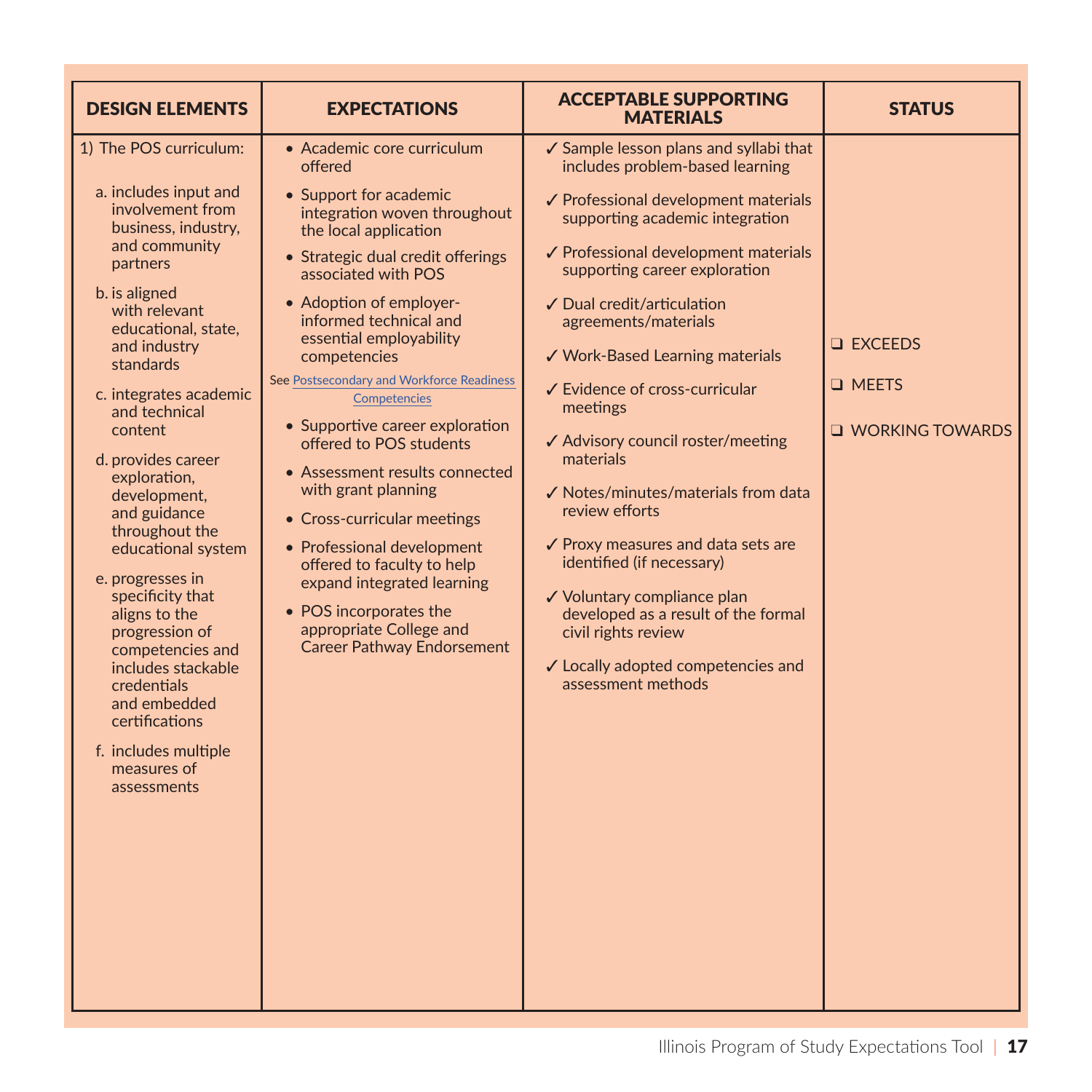

## POS Quality Component 3: Instructional Sequence

*Programs of Study must provide a non-duplicative, fully articulated sequence of courses from secondary through postsecondary.*

- » **Comprehensive Local Needs Assessment**
- » **Program Review**
- » **Program of Study Models**
- » **Local Dual Credit Partnership Agreements**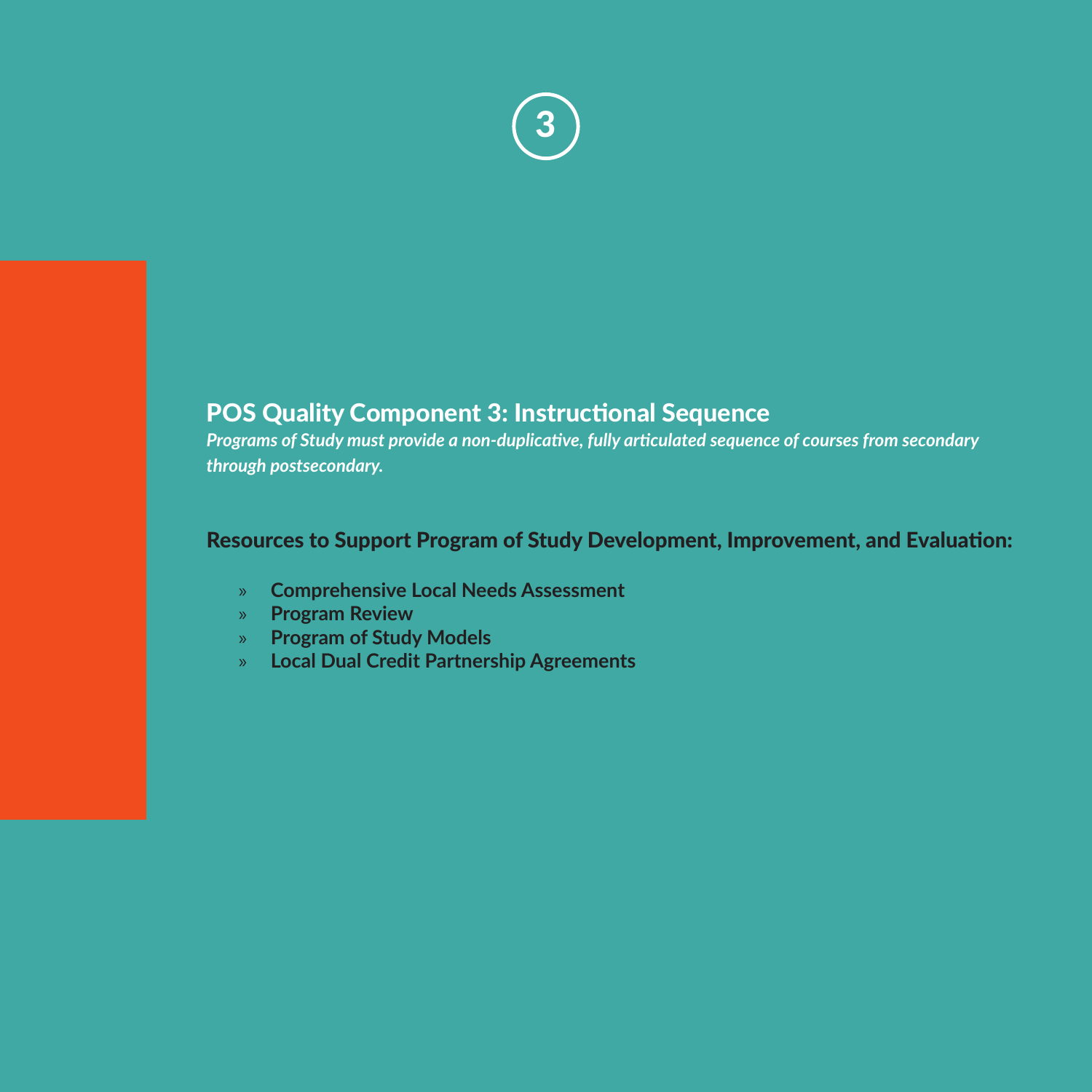| <b>DESIGN ELEMENTS</b>                                                                                                                                                                                                                                                                                                                                                                                                                                                                                           | <b>EXPECTATIONS</b>                                                                                                                                                                                                                                                                                                                                                                                                                                                                                                                                                                                                                                                                                                                                                                                                                                                        | <b>ACCEPTABLE SUPPORTING</b><br><b>MATERIALS</b>                                                                                                                                                                                                                                                                                                                                                                                                                                                                                                                                                                                                                                  | <b>STATUS</b>                                                                                                           |
|------------------------------------------------------------------------------------------------------------------------------------------------------------------------------------------------------------------------------------------------------------------------------------------------------------------------------------------------------------------------------------------------------------------------------------------------------------------------------------------------------------------|----------------------------------------------------------------------------------------------------------------------------------------------------------------------------------------------------------------------------------------------------------------------------------------------------------------------------------------------------------------------------------------------------------------------------------------------------------------------------------------------------------------------------------------------------------------------------------------------------------------------------------------------------------------------------------------------------------------------------------------------------------------------------------------------------------------------------------------------------------------------------|-----------------------------------------------------------------------------------------------------------------------------------------------------------------------------------------------------------------------------------------------------------------------------------------------------------------------------------------------------------------------------------------------------------------------------------------------------------------------------------------------------------------------------------------------------------------------------------------------------------------------------------------------------------------------------------|-------------------------------------------------------------------------------------------------------------------------|
| 1) The POS curriculum:<br>a. consists of aligned<br>and non-duplicative<br>secondary and<br>postsecondary<br>elements<br>b. includes a coherent<br>sequence of<br>courses that may<br>lead to an associate<br>degree or higher<br>c. includes strategic<br>dual credit<br>opportunities<br>in CTE and/or<br>academic courses<br>d. incorporates WBL<br>opportunities<br>2) The POS allows for:<br>a. multiple entry and<br>exit points<br>b. stackable<br>credentials<br>c. students to build<br>and/or increase | • Sequence aligned with Illinois<br><b>State Standards</b><br>• Sequences are coordinated<br>and non-duplicative across the<br>specific high school and college<br>(may include career exploration<br>activities in middle school)<br>• Completers are prepared<br>to attain a postsecondary<br>credential, certificate,<br>Associate degree, or higher<br>• Local dual credit agreement<br>reflects the strategic dual<br>credit opportunities in the POS<br>curriculum<br>• Evidence of alignment efforts<br>aimed at reducing remediation<br>• Sequences are aligned with<br>industry standards<br>• Sequence demonstrates<br>evidence of curricular mapping<br>• POS is part of a larger<br>"stackable" curriculum<br>• Informing all students of<br>postsecondary and career<br>options is infused into the POS<br>which may include the use of<br>the PaCE Framework | ✔ Coordinated non-duplicative<br>sequences of courses<br>√ Dual credit agreement/list of<br>offerings<br>✔ Determine entry and exit points<br>within the sequence<br>✔ Advisory council meeting materials,<br>including:<br>o Discussions with industry partners<br>o Sequencing decisions<br>√ Opportunities for WBL<br>✔ Documentation on how sequence is<br>designed to reduce remediation<br>o Alignment of secondary-<br>postsecondary academic outcome<br>✔ Curriculum mapping notes/materials<br>✔ Completion of ISBE Program Quality<br><b>Rubric by Secondary Partners</b><br>✔ Student-centered materials<br>discussing:<br>o Postsecondary options<br>o Career options | $\Box$ EXCEEDS<br><b>D</b> MEETS<br>U WORKING TOWARDS<br><b>D</b> EXCEEDS<br><b>D</b> MEETS<br><b>U WORKING TOWARDS</b> |
| their "college<br>knowledge" in order<br>to make informed<br>decisions                                                                                                                                                                                                                                                                                                                                                                                                                                           | • Where appropriate, includes<br>entry and exit points that<br>accelerate opportunities for<br>adult education learners,<br>veterans, and students in non-<br>credit programs                                                                                                                                                                                                                                                                                                                                                                                                                                                                                                                                                                                                                                                                                              |                                                                                                                                                                                                                                                                                                                                                                                                                                                                                                                                                                                                                                                                                   |                                                                                                                         |
| 3) The POS is supported<br>by:<br>a. articulation<br>agreements<br>b. data-sharing<br>agreements                                                                                                                                                                                                                                                                                                                                                                                                                 | • POS based on articulation<br>o agreements are regularly<br>reviewed and updated<br>• POS uses relevant local data<br>• Dual credit agreement                                                                                                                                                                                                                                                                                                                                                                                                                                                                                                                                                                                                                                                                                                                             | ✔ Articulation agreements in POS<br>$\checkmark$ Data sharing agreements in place<br>√ Articulation review schedule<br>✓ Dual credit options in POS                                                                                                                                                                                                                                                                                                                                                                                                                                                                                                                               | <b>Q</b> EXCEEDS<br><b>Q MEETS</b><br>U WORKING TOWARDS                                                                 |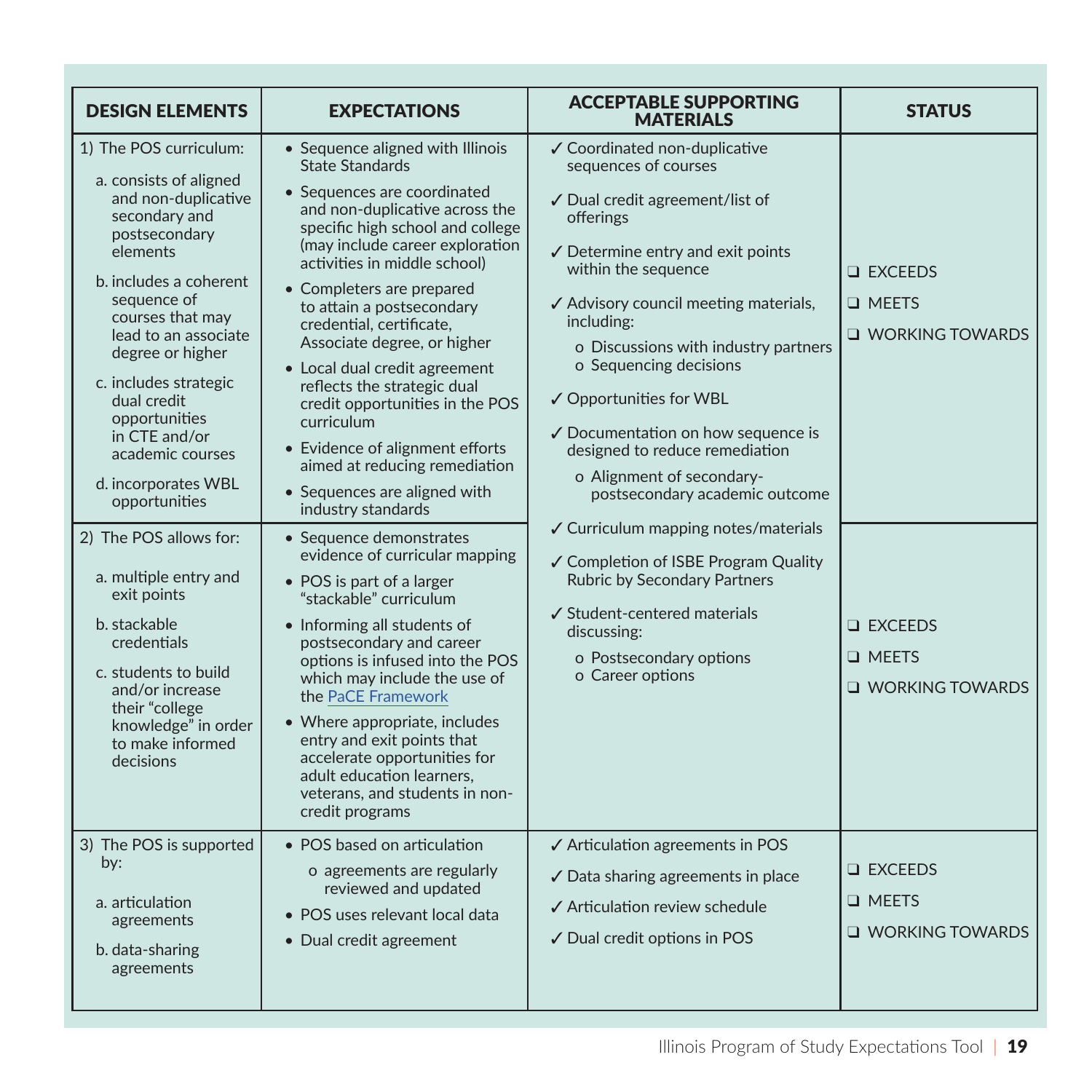# 4

# POS Quality Component 4: Work-Based Learning

*Programs of Study must include a secondary to postsecondary continuum of work-based learning and related authentic learning experiences that includes, at minimum, each of the following:*

- *• Team-based challenges and/or Career and Technical Student Organizations (CTSO); and*
- *• .One or more of the following, at both the secondary and postsecondary levels:*
	- ✓ *internships,*
	- ✓ *career-related service learning,*
	- ✓ *paid work experience,*
	- ✓ *on-the-job training,*
	- ✓ *incumbent worker training,*
	- ✓ *transitional jobs,*
	- ✓ *apprenticeships (i.e., youth, pre-, registered, non-registered, research),*
	- ✓ *student-led enterprise,*
	- ✓ *remote work for a client/employer,*
	- ✓ *school-based enterprise,*
	- ✓ *cooperative work agreement, or*
	- ✓ *clinical experience .*

- » **Comprehensive Local Needs Assessment**
- » **Program Review**
- » **Career Pathway Dictionary**
- » **USDOL Apprenticeship Resources**
- » **ICCB's Apprenticeship Resources**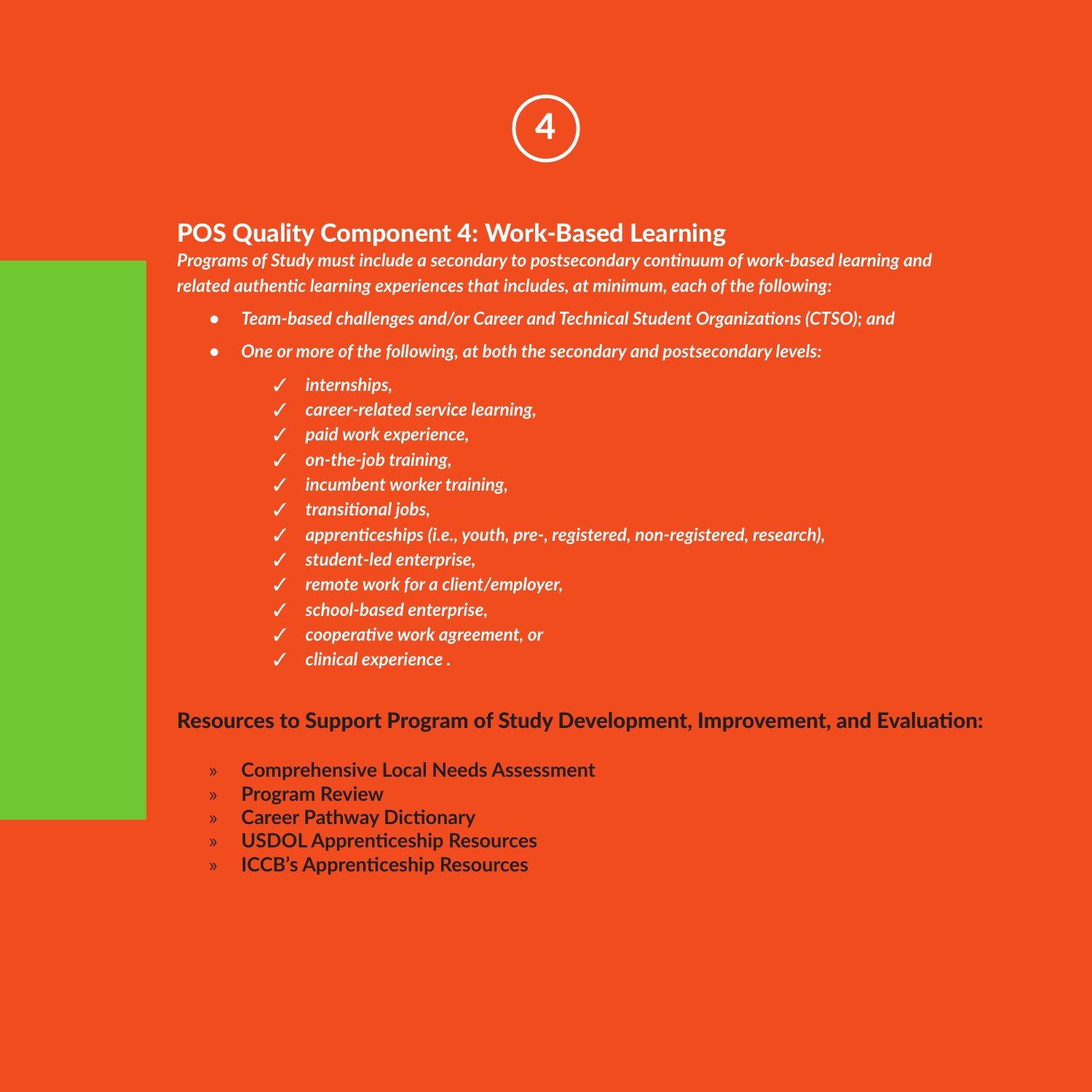| <b>DESIGN ELEMENTS</b>                                                                                                                                                                                                                                                                                                                | <b>EXPECTATIONS</b>                                                                                                                                                                                                                                                                                                                                                                                                                                                          | <b>ACCEPTABLE SUPPORTING</b><br><b>MATERIALS</b>                                                                                                                                                                     | <b>STATUS</b>                                                  |
|---------------------------------------------------------------------------------------------------------------------------------------------------------------------------------------------------------------------------------------------------------------------------------------------------------------------------------------|------------------------------------------------------------------------------------------------------------------------------------------------------------------------------------------------------------------------------------------------------------------------------------------------------------------------------------------------------------------------------------------------------------------------------------------------------------------------------|----------------------------------------------------------------------------------------------------------------------------------------------------------------------------------------------------------------------|----------------------------------------------------------------|
| 1) Partnership provides:<br>a. career exploration<br>opportunities based on<br>LMI data<br>b. deep involvement from<br>business, industry, and<br><b>CBO</b><br>c. strategic placement<br>of WBL opportunities<br>that mirror the<br>progression of<br>competencies<br>throughout the POS<br>d. support for paid WBL<br>opportunities | • POS Advisory Committee<br>includes key business/industry<br>partners<br>• Review of local LMI<br>• Partnership with district high<br>schools<br>• Employers provided with<br>ample information on college<br>policies to better support<br>students participating in WBL<br>opportunities                                                                                                                                                                                  | √ LMI data<br>√ Advisory council roster/meeting<br>materials<br>✔ WBL evaluation and feedback<br>templates provided to employers<br>✓ MOUs with employers<br>√ WBL professional development<br>supporting materials  | <b>Q EXCEEDS</b><br><b>Q MEETS</b><br><b>U WORKING TOWARDS</b> |
| 2) WBL opportunities:<br>a. allow students to prac-<br>tice and enhance skills<br>gained<br>b. strengthen communi-<br>cation, teamwork, and<br>critical thinking skills<br>c. include assessment of<br>acquired knowledge<br>and skills                                                                                               | • Occur in authentic working<br>environments<br>• One or more of the following:<br>o Internships<br>o Supervised agricultural<br>experience<br>o Paid work experience<br>o On-the-job training<br>o Incumbent worker training<br>o Transitional jobs<br>o Apprenticeships<br>o Student-led enterprise<br>o Remote work for a client/<br>employer<br>o School-based enterprise<br>o Cooperative education<br>o Research-based internship<br>o Team-based challenges<br>o CTSO | ✔ Documentation of WBL provided<br>✔ Documentation of WBL experienc-<br>es in College and Career Pathway<br>Endorsement web-based tool<br>✔ Assessment methods<br>√ USDOL Registered Apprenticeship<br>Certification | <b>Q EXCEEDS</b><br><b>Q MEETS</b><br><b>U WORKING TOWARDS</b> |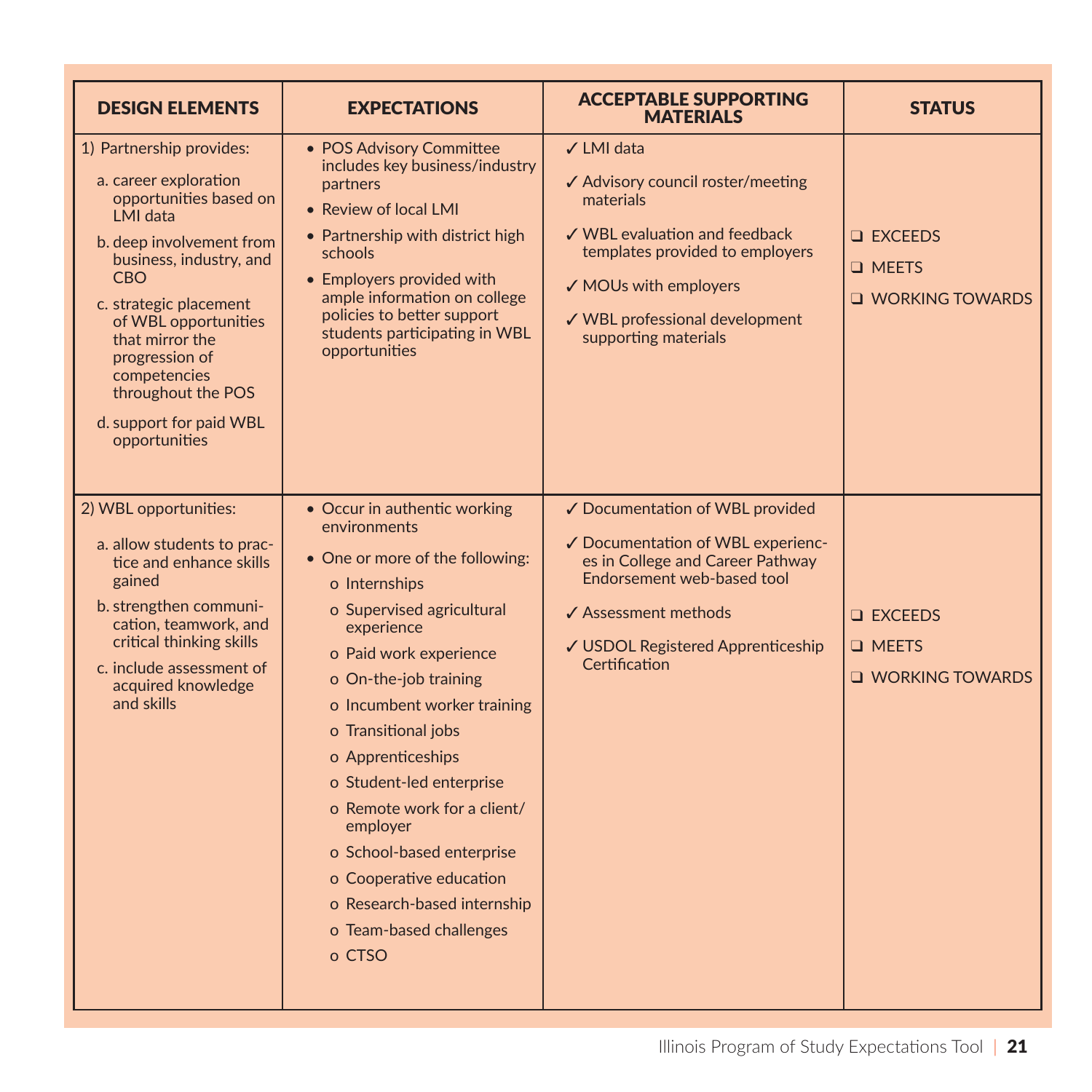

## POS Quality Component 5: Recruitment and Access

Programs of Study must ensure access is equitable and all students are able to receive supports to persist and *succeed in CTE courses.*

- » **Comprehensive Local Needs Assessment**
- » **Program Review**
- » **Special Populations Super Strategy Documents**
- » **OCCRL: CTE Gateway to Equity**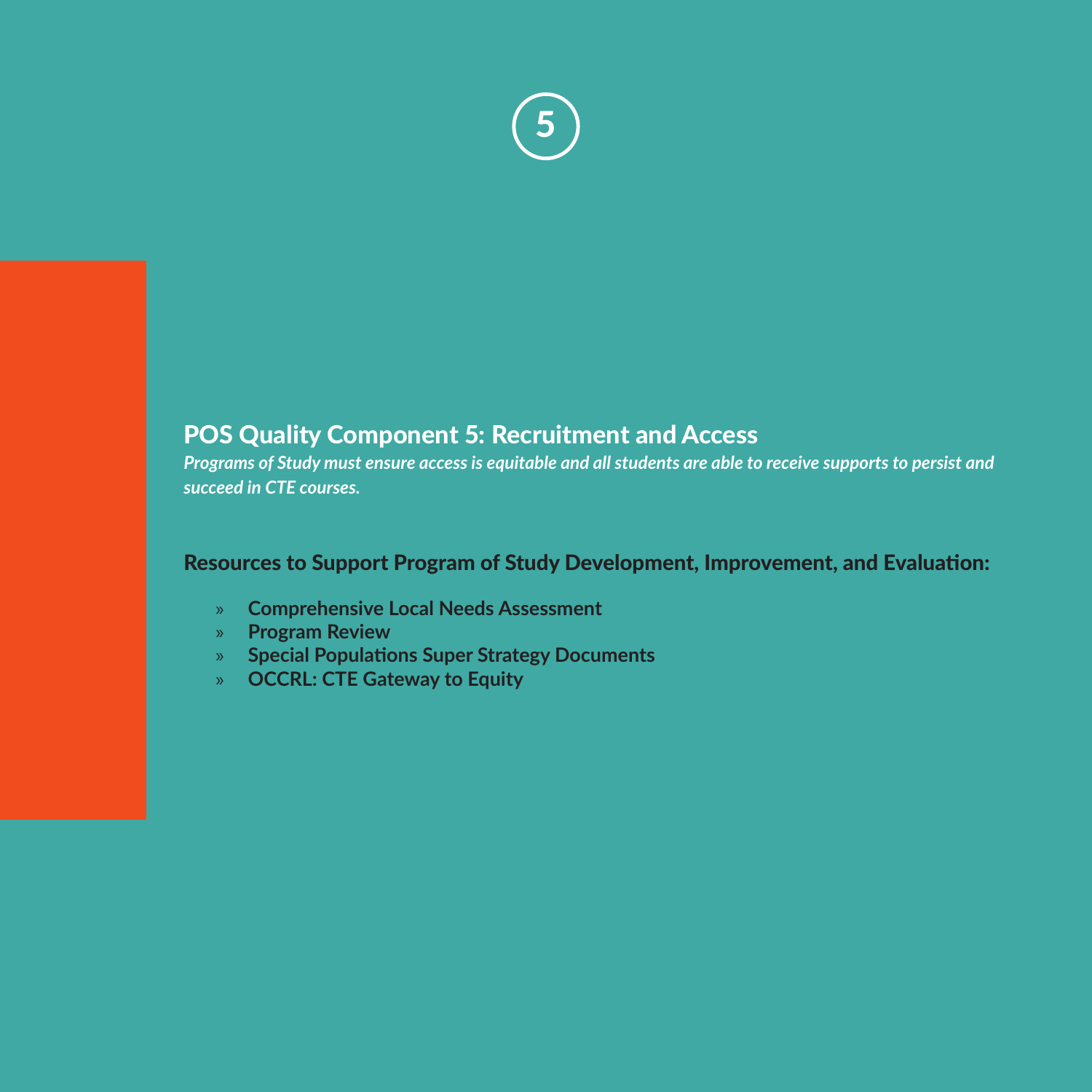| <b>DESIGN ELEMENTS</b>                                                                                                                                                 | <b>EXPECTATIONS</b>                                                                                                                                                                                                                                                                                                                                                                                                                                                                                                                                                             | <b>ACCEPTABLE SUPPORTING</b><br><b>MATERIALS</b>                                                                                                      | <b>STATUS</b>                                                |
|------------------------------------------------------------------------------------------------------------------------------------------------------------------------|---------------------------------------------------------------------------------------------------------------------------------------------------------------------------------------------------------------------------------------------------------------------------------------------------------------------------------------------------------------------------------------------------------------------------------------------------------------------------------------------------------------------------------------------------------------------------------|-------------------------------------------------------------------------------------------------------------------------------------------------------|--------------------------------------------------------------|
| 1) Equitable outreach<br>strategies                                                                                                                                    | • Recruitment and marketing<br>is occurring throughout<br>the communities served<br>by the college; the college<br>collaborates with education<br>and workforce partners to<br>ensure entry points and<br>transitions are accessible<br>and smooth<br>• Students have access<br>to career exploration,<br>academic advising, and<br>support with transitions<br>through the pathway<br>• Students have access<br>to comprehensive<br>individualized support<br>services, such as, but<br>not limited to, childcare,<br>transportation, and financial<br>aid (where appropriate) | √ Trainings available to advisors and<br>other support staff<br>✓ Course sequences that include<br>transparent pre-requisite<br>requirements          | $\Box$ EXCEEDS<br><b>Q MEETS</b><br><b>U WORKING TOWARDS</b> |
| 2) Wraparound<br>services:<br>a. occur in<br>coordination with<br>partner entities<br>b. reduce need<br>for remedial<br>education<br>c. are comprehensive<br>in nature | • Wraparound services<br>include:<br>o Academic advising<br>o Nonacademic advising<br>o Career services<br>o Financial services<br>o Social services and coun-<br>seling<br>· Identification process for<br>student need<br>• Referrals to local partner<br>agencies<br>• Utilization of Super Strat-<br>egy documents for Special<br>Populations                                                                                                                                                                                                                               | √ Wraparound services offered<br>✔ Documentation of referral process<br>$\checkmark$ List of partner agencies<br>√ Target populations being supported | $\Box$ EXCEEDS<br><b>Q MEETS</b><br><b>U WORKING TOWARDS</b> |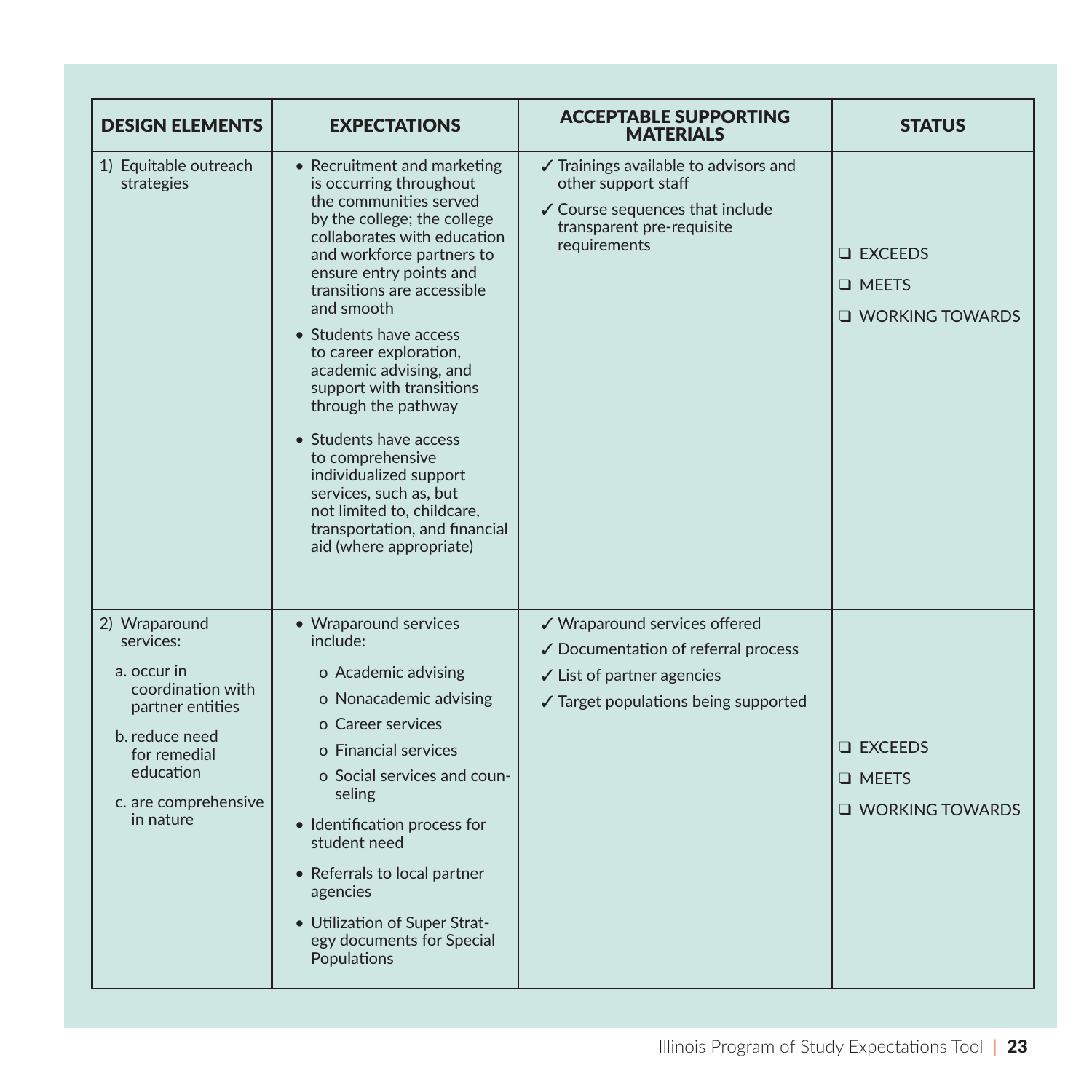

## POS Quality Component 6: Academic Instruction and Supports

*Programs of Study must include challenging academic instruction and wraparound services to facilitate successful student progression.*

- » **Comprehensive Local Needs Assessment**
- » **Program Review**
- » **Career Pathway Dictionary**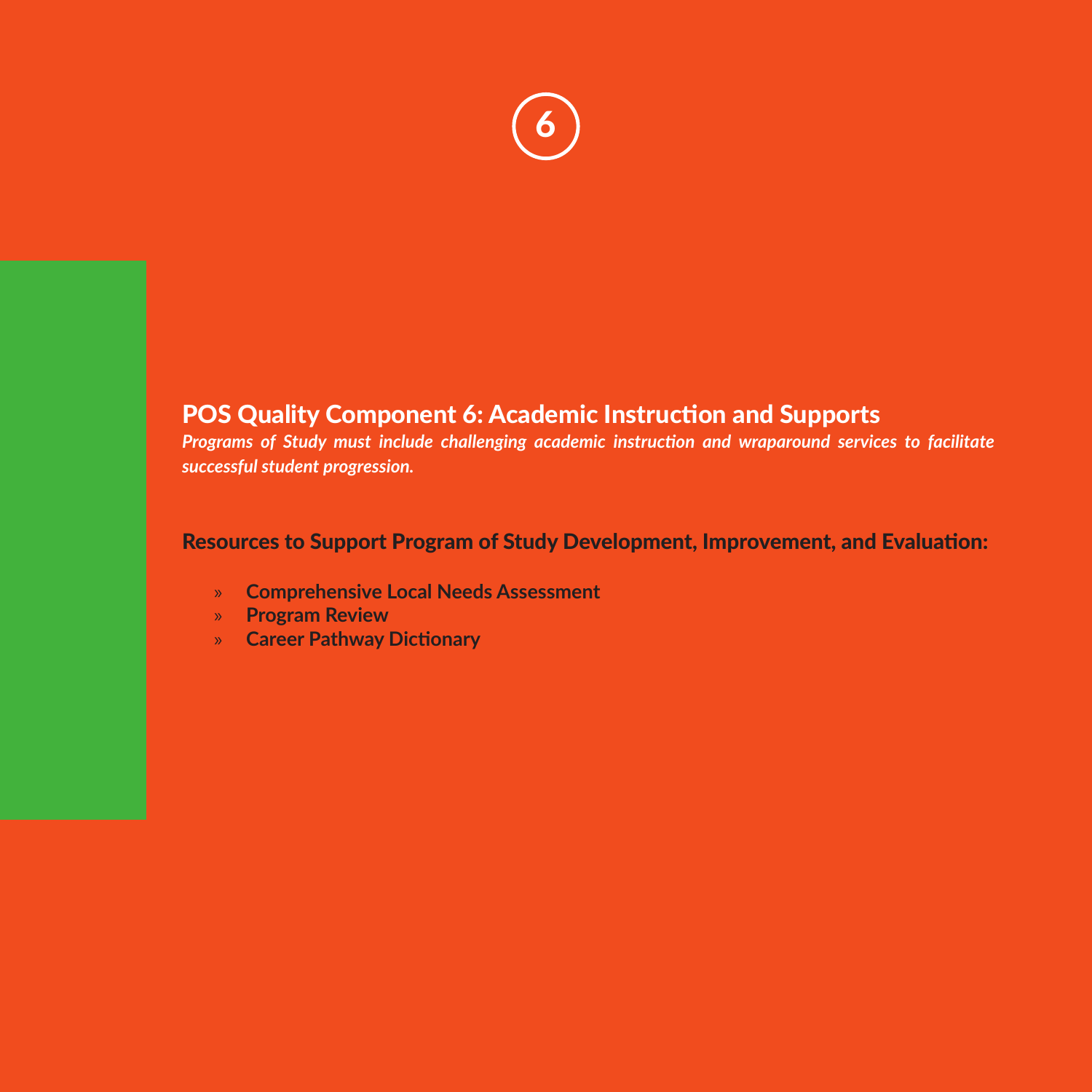| <b>DESIGN ELEMENTS</b>                                                                                                                                                                                                                                                                                                                                                                                                                                                                                                                                                                                                        | <b>EXPECTATIONS</b>                                                                                                                                                                                                                                                                                                                                                                                                                                                                                                                                                                                                                                                                                                                           | <b>ACCEPTABLE SUPPORTING</b><br><b>MATERIALS</b>                                                                                                                                                                                                                                                                                                                                                                                                                                                                                                                                                                                                                                                                                                                                                                                                                         | <b>STATUS</b>                                                  |
|-------------------------------------------------------------------------------------------------------------------------------------------------------------------------------------------------------------------------------------------------------------------------------------------------------------------------------------------------------------------------------------------------------------------------------------------------------------------------------------------------------------------------------------------------------------------------------------------------------------------------------|-----------------------------------------------------------------------------------------------------------------------------------------------------------------------------------------------------------------------------------------------------------------------------------------------------------------------------------------------------------------------------------------------------------------------------------------------------------------------------------------------------------------------------------------------------------------------------------------------------------------------------------------------------------------------------------------------------------------------------------------------|--------------------------------------------------------------------------------------------------------------------------------------------------------------------------------------------------------------------------------------------------------------------------------------------------------------------------------------------------------------------------------------------------------------------------------------------------------------------------------------------------------------------------------------------------------------------------------------------------------------------------------------------------------------------------------------------------------------------------------------------------------------------------------------------------------------------------------------------------------------------------|----------------------------------------------------------------|
| 1) Partnership provides:<br>a. wraparound services to<br>support underserved,<br>under-represented,<br>and special populations<br>students<br>b. appropriate support<br>services to promote<br>student success<br>c. programs and support<br>services that are<br>universally designed to<br>promote success<br>d. access to networks and<br>resources<br>e. services that reflect<br>learners' and their<br>families' perspectives/<br><i>interests</i><br>2) Partnership assists:<br>a. all learners to<br>overcome educational<br>gaps and barriers<br>b. students to overcome<br>barriers to initial entry<br>or re-entry | • Partnership uses data for<br>program planning and<br>improvement<br>• Services offered to<br>support underserved,<br>underrepresented, and special<br>populations students<br>• Information and resources are<br>disseminated to counselors<br>and faculty<br>• POS partners engage in<br>formal, purposeful reviews<br>of past efforts and effective<br>practices<br>• Counselors and faculty<br>are engaged in identifying<br>specific recruitment and<br>retention strategies including<br>those to overcome gaps in<br>enrollment and retention<br>identified through the CLNA<br>or statewide program review<br>process<br>• POS partners complete an<br>equity scorecard for selected<br><b>POS</b><br>• Civil Rights Self-Assessment | √ Notes/minutes/materials from review of<br>past efforts and effective practices<br>√ Notes/minutes/materials from data<br>review efforts<br>√ Proxy measures and data sets are<br>identified (if necessary)<br>✓ Copy of completed equity scorecard<br>√ Voluntary compliance plan developed as a<br>result of the formal civil rights review<br>✓ Special populations program guides<br>√ Notes/minutes/materials from meetings<br>with counselors and faculty delineated<br>✓ Results from reviews of past efforts,<br>including:<br>o recruitment and retention strategies<br>for special populations and<br>underserved student populations<br>o examination of equity and outcomes<br>data by race/ethnicity, and by special<br>population group<br>o examination of postsecondary access<br>and transition data by race/ethnicity<br>and special population group | <b>EXCEEDS</b><br><b>D</b> MEETS<br><b>U WORKING TOWARDS</b>   |
| 3) Partnership clearly<br>defines special<br>populations subgroups<br>for accurate reporting                                                                                                                                                                                                                                                                                                                                                                                                                                                                                                                                  | • Compliant definitions are<br>established for all partnership<br>members<br>• Special populations<br>data is used for program<br>improvement                                                                                                                                                                                                                                                                                                                                                                                                                                                                                                                                                                                                 | $\checkmark$ Special populations program guides reflect<br>the established compliant definitions<br>$\checkmark$ Notes from planning meetings indicating<br>use of data                                                                                                                                                                                                                                                                                                                                                                                                                                                                                                                                                                                                                                                                                                  | <b>EXCEEDS</b><br><b>Q MEETS</b><br><b>U WORKING TOWARDS</b>   |
| 4) The POS curriculum and<br>pedagogy are designed<br>to:<br>a. reduce the need<br>for remedial/<br>developmental<br>education<br>b. develop, improve, or<br>expand the use of<br>technology                                                                                                                                                                                                                                                                                                                                                                                                                                  | • Alignment of academic/CTE<br>content<br>• Technology plan developed<br>in conjunction with relevant<br>stakeholders<br>• Professional development<br>offered on enhanced learning<br>through technology                                                                                                                                                                                                                                                                                                                                                                                                                                                                                                                                     | √ Notes from alignment meetings/<br>workshops<br>✓ Technology plan elements<br>✔ Professional development materials<br>supporting technology                                                                                                                                                                                                                                                                                                                                                                                                                                                                                                                                                                                                                                                                                                                             | <b>Q</b> EXCEEDS<br><b>Q MEETS</b><br><b>U WORKING TOWARDS</b> |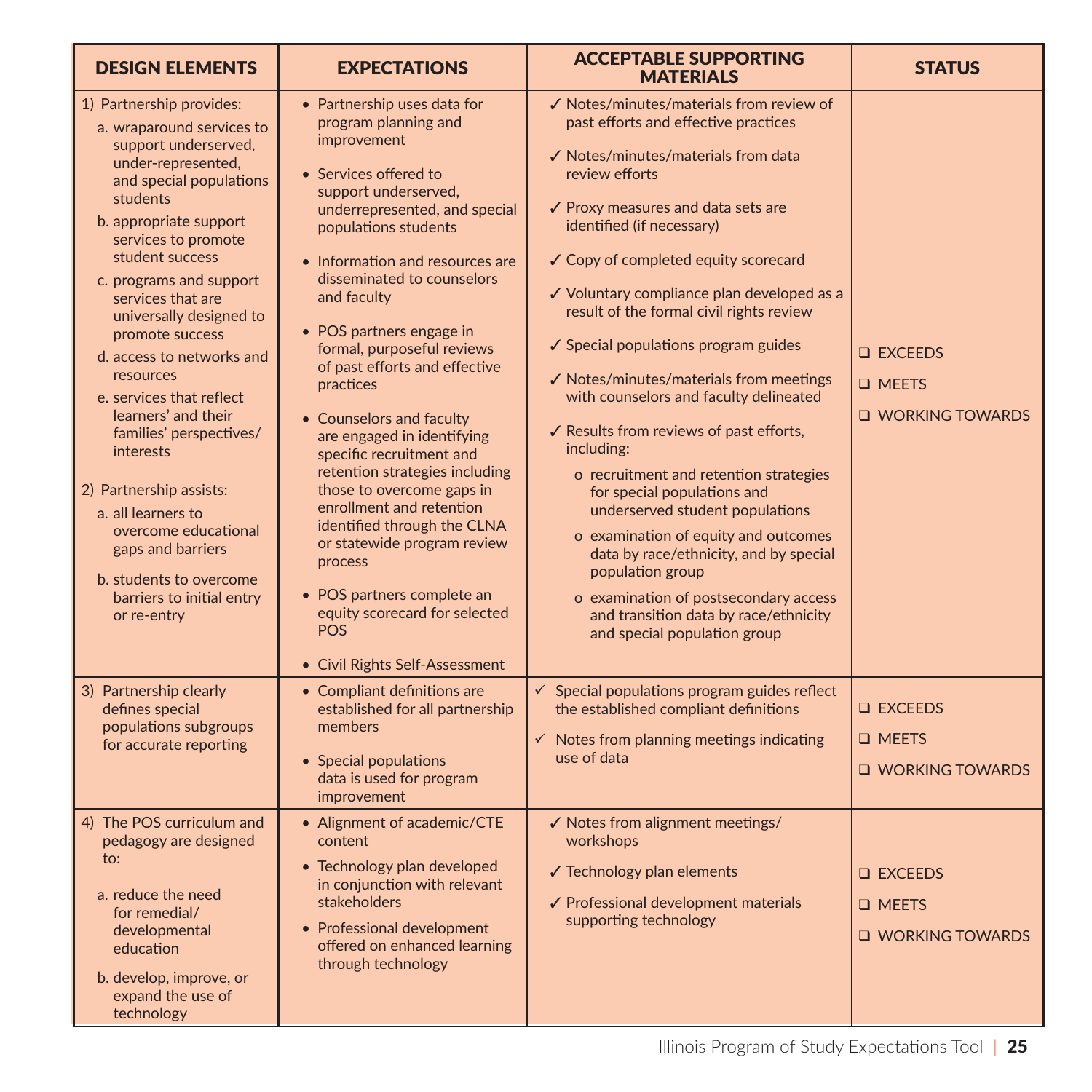

## POS Quality Component 7: Instructors

*Program of Study instructors must collaborate with industry professionals, engage in professional learning, and meet specified qualifications.* 

- » **Comprehensive Local Needs Assessment**
- » **Program Review**
- » **Dual Credit Quality Act**
- » **ICCB Administrative Rules**
- » **HLC and applicable specialized accreditors' guidelines on instructor qualifications**
- » **ICSPS Professional Development**
- » **OCCRL Professional Development**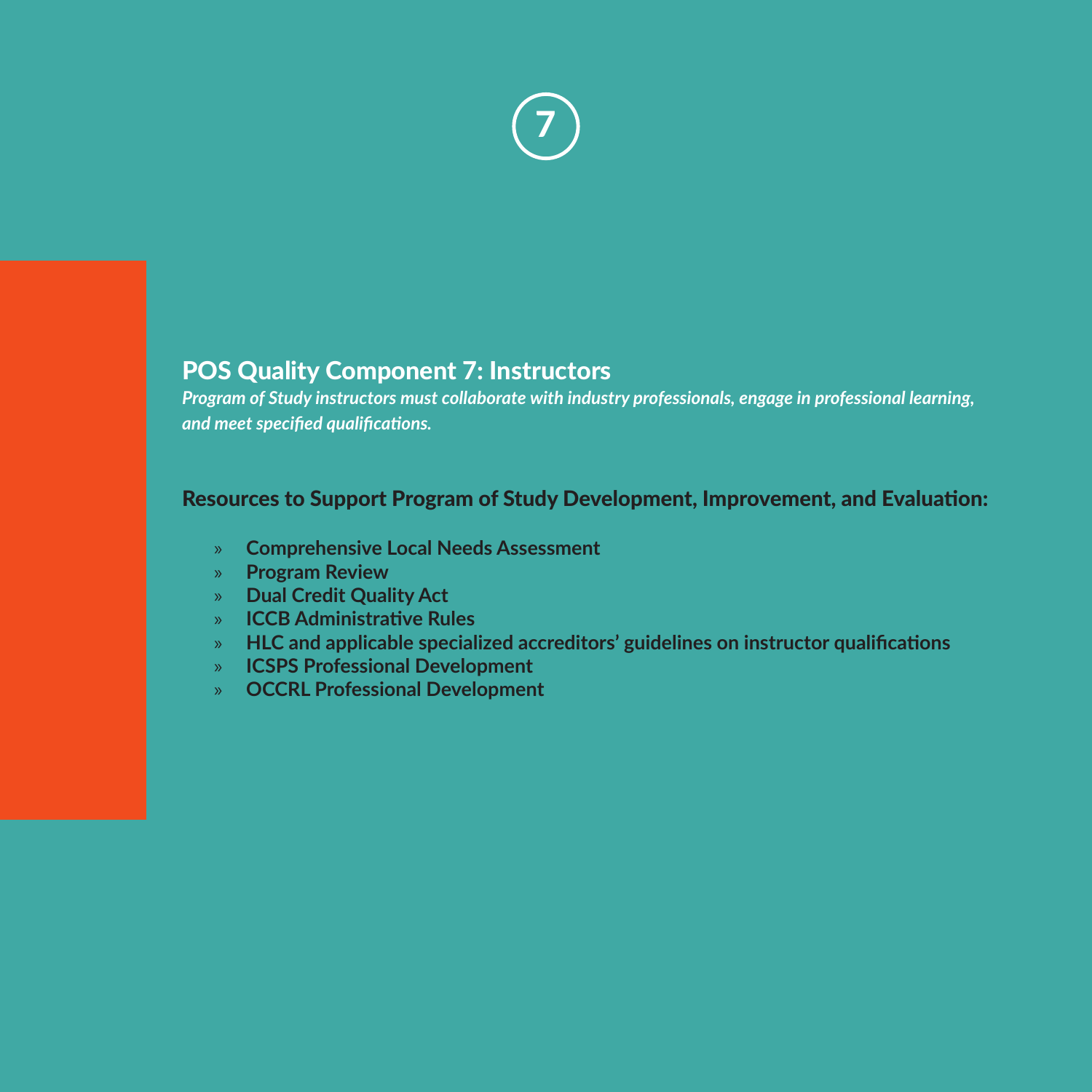| <b>DESIGN ELEMENTS</b>                                                                                                                                                                                                                                                                                     | <b>EXPECTATIONS</b>                                                                                                                                                                                                                                                                                                | <b>ACCEPTABLE SUPPORTING</b><br><b>MATERIALS</b>                                                                                                                                                                                                                                                                                                     | <b>STATUS</b>                                                  |
|------------------------------------------------------------------------------------------------------------------------------------------------------------------------------------------------------------------------------------------------------------------------------------------------------------|--------------------------------------------------------------------------------------------------------------------------------------------------------------------------------------------------------------------------------------------------------------------------------------------------------------------|------------------------------------------------------------------------------------------------------------------------------------------------------------------------------------------------------------------------------------------------------------------------------------------------------------------------------------------------------|----------------------------------------------------------------|
| 1) Instructors engage in<br>professional learning<br>opportunities that are<br>coordinated with:<br>a. secondary,<br>postsecondary, and<br>business/industry<br>partners<br>b. teacher certification or<br>licensing, in-service and<br>pre-service learning<br>c. CLNA                                    | • Professional<br>development is<br>coordinated with other<br>local reform initiatives/<br>school improvement<br>plans<br>· Professional develop-<br>ment is comprehensive<br>and continuous<br>• Outcome of CLNA<br>utilized for planning and<br>development<br>• Supports program<br>improvement or<br>expansion | ✔ Evidence of connections between<br>professional development and<br>local reform initiatives/school<br>improvement plans<br>√ CLNA<br>$\checkmark$ Evidence that a professional<br>development plan is based on<br>outcomes of the CLNA<br>✔ Professional development<br>materials/curricula/attendance<br>$\checkmark$ Best practices compilations | <b>Q</b> EXCEEDS<br><b>D</b> MEETS<br><b>U WORKING TOWARDS</b> |
| 2) Professional development<br>opportunities are designed<br>to:<br>a. improve the quality of<br>instruction<br>b. maximize resources<br>c. share promising practices<br>d. support collaboration<br>between secondary,<br>postsecondary, and adult<br>educators to encourage<br>alignment and integration | • Best practices from<br>local, regional, state<br>and national sources is<br>shared with partners<br>• Hands-on application<br>with tools to impact the<br>classroom                                                                                                                                              |                                                                                                                                                                                                                                                                                                                                                      | <b>Q EXCEEDS</b><br><b>D</b> MEETS<br>U WORKING TOWARDS        |
| 3) Instructors collaborate<br>with business and industry<br>professionals                                                                                                                                                                                                                                  | • Participation in<br>externship programs                                                                                                                                                                                                                                                                          |                                                                                                                                                                                                                                                                                                                                                      | <b>Q</b> EXCEEDS<br><b>Q MEETS</b><br><b>U WORKING TOWARDS</b> |
| 4) Instructors meet<br>all qualifications in<br>compliance with ICCB<br>Administrative Rules and,<br>when applicable, the Dual<br><b>Credit Quality Act</b>                                                                                                                                                | • CTE instructor has 2,000<br>hours of work experience<br>and appropriate<br>recognizable credentials,<br>depending on specific<br>field                                                                                                                                                                           |                                                                                                                                                                                                                                                                                                                                                      | <b>EXCEEDS</b><br><b>Q MEETS</b><br>U WORKING TOWARDS          |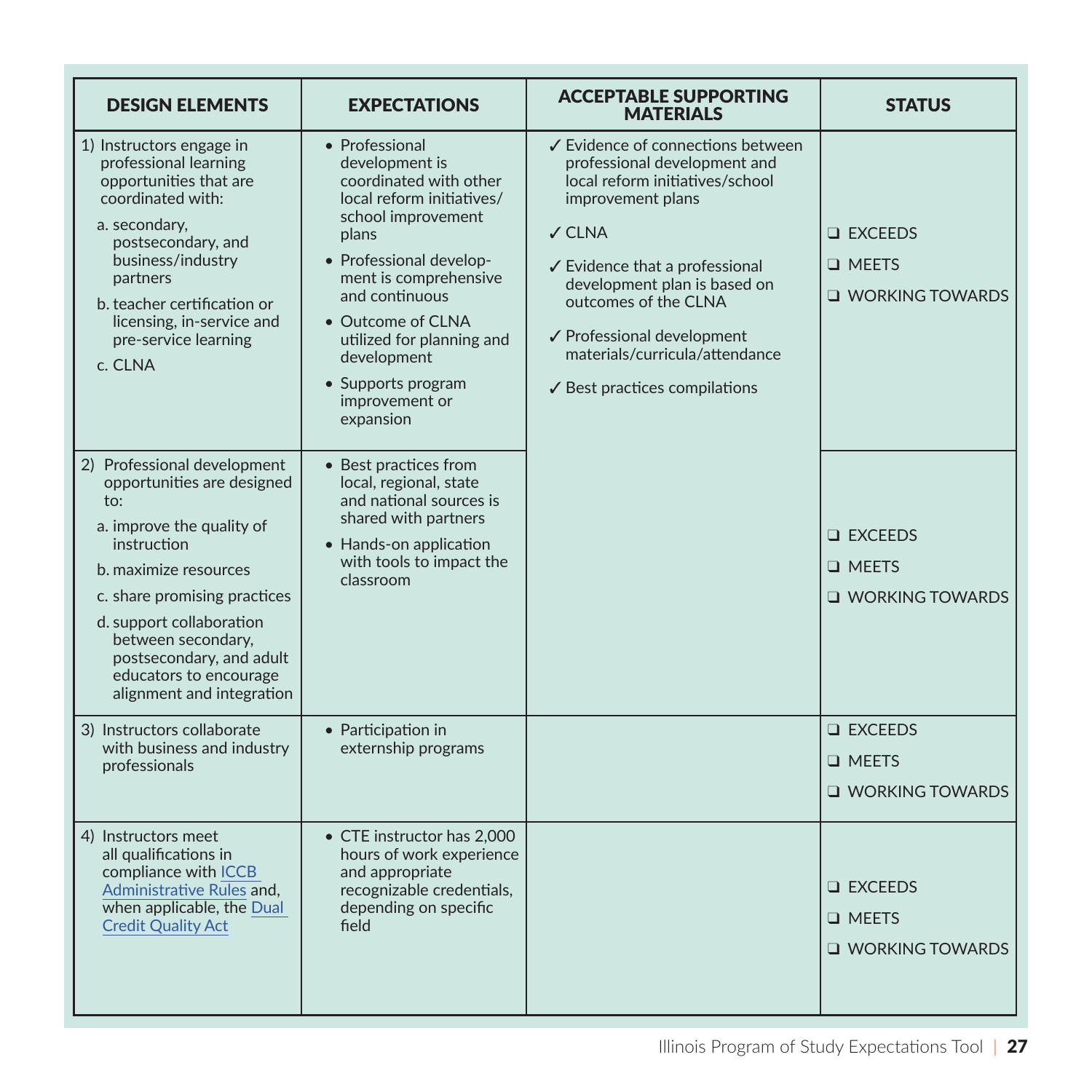

## POS Quality Component 8: Facilities and Equipment

*Programs of Study must be offered in accessible facilities that use industry-standard technology and equipment.*

- » **Comprehensive Local Needs Assessment**
- » **Program Review**
- » **Section 504 of the Rehabilitation Act of 1974**
- » **Title II of the Americans with Disabilities Act of 2010**
- » **Civil Rights Self-Assessment**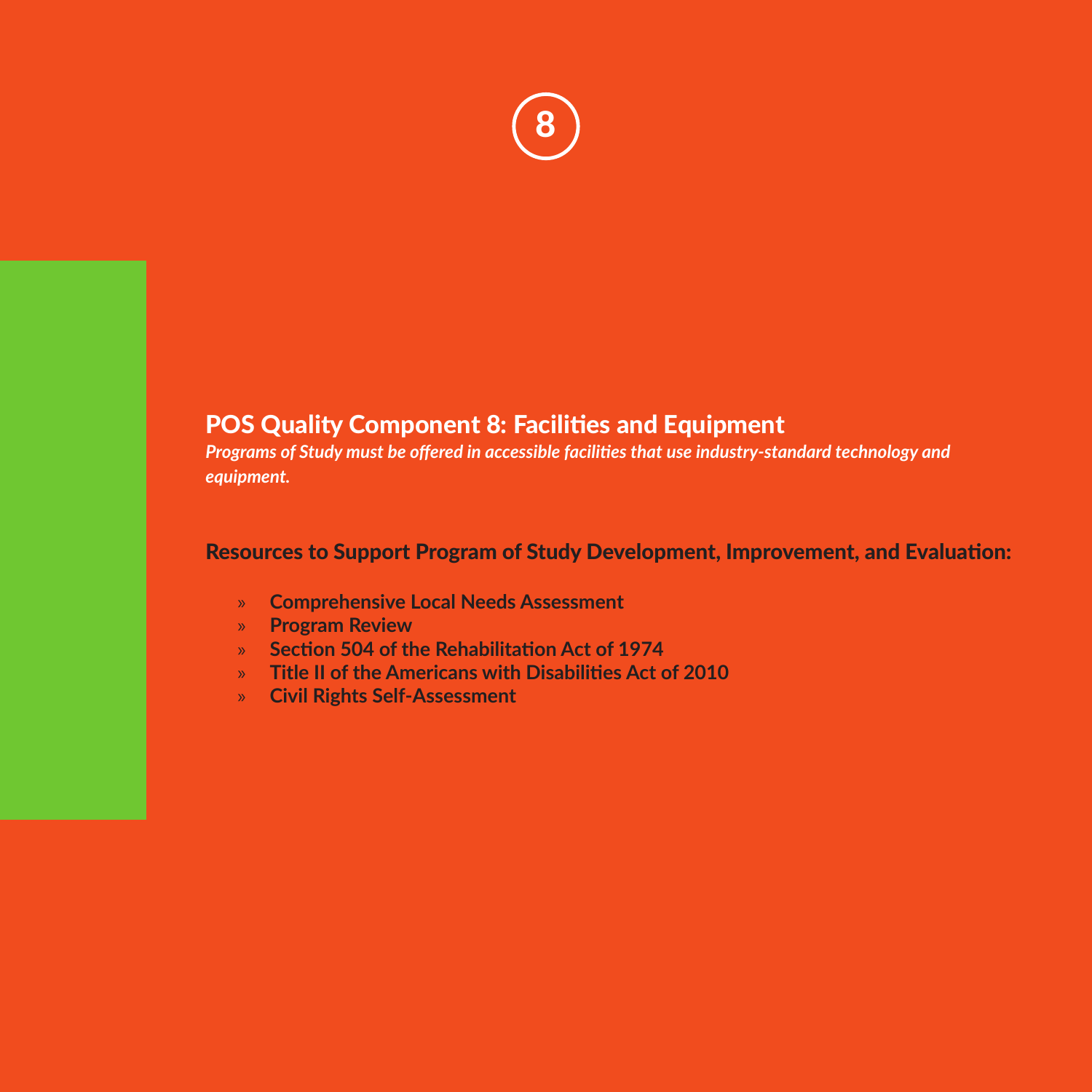| <b>DESIGN</b><br><b>ELEMENTS</b>                                                                                                                                                                                                                              | <b>EXPECTATIONS</b>                                                                                                                                                                               | <b>ACCEPTABLE SUPPORTING</b><br><b>MATERIALS</b>                                                                                                                                                                                                                                                                                                             | <b>STATUS</b>                                                |
|---------------------------------------------------------------------------------------------------------------------------------------------------------------------------------------------------------------------------------------------------------------|---------------------------------------------------------------------------------------------------------------------------------------------------------------------------------------------------|--------------------------------------------------------------------------------------------------------------------------------------------------------------------------------------------------------------------------------------------------------------------------------------------------------------------------------------------------------------|--------------------------------------------------------------|
| 1) The POS is offered<br>in a facility that:<br>a. adheres to<br>accessibility<br>standards<br>b. provides equal<br>access to all<br>students<br>c. is comparable<br>in nature for all<br>students, and<br>students with<br>all abilities and<br>disabilities | • Professional development on<br>elements of accessibility such<br>as program accessibility and<br>facility accessibility (ADA)<br>• Designated Coordinator for<br>Section 504 and Title II (ADA) | ✔ Professional development<br>materials/curricula/attendance<br>√ Civil Rights Self-Assessment<br>✔ Voluntary compliance plan<br>developed as a result of a formal<br>civil rights review<br>$\checkmark$ List of applicable training<br>completed by the coordinator<br>√ Name and job description of<br>coordinator for Section 504 and<br><b>Title II</b> | $\Box$ EXCEEDS<br><b>D</b> MEETS<br><b>U WORKING TOWARDS</b> |
| 2) Facilities,<br>equipment, and<br>technology used<br>support the student<br>learning objectives<br>of the POS and<br>match that of the<br>local industry                                                                                                    | • Consultation with business<br>and industry to ensure<br>coordination with local labor<br>market needs                                                                                           | ✓ List of equipment and technology<br>purchased with CTE funding<br>✔ Advisory council meetings<br>minutes/materials including:<br>o Discussions with industry<br>partners                                                                                                                                                                                   | $\Box$ EXCEEDS<br><b>D</b> MEETS<br><b>U WORKING TOWARDS</b> |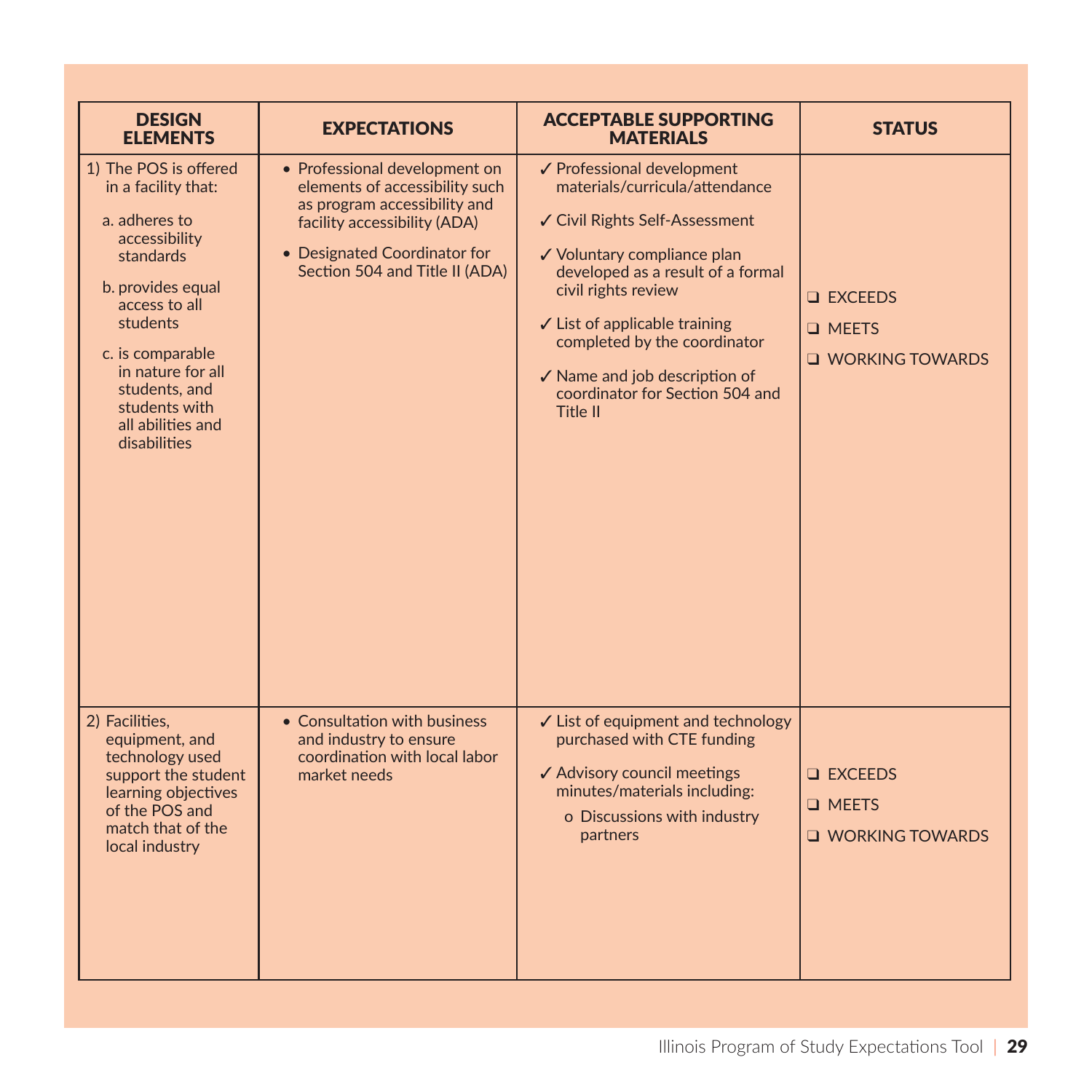

## POS Quality Component 9: Continuous Improvement

*Programs of Study must be continually evaluated and improved upon in collaboration with stakeholders and advisory committees.*

- » **Comprehensive Local Needs Assessment**
- » **Program Review**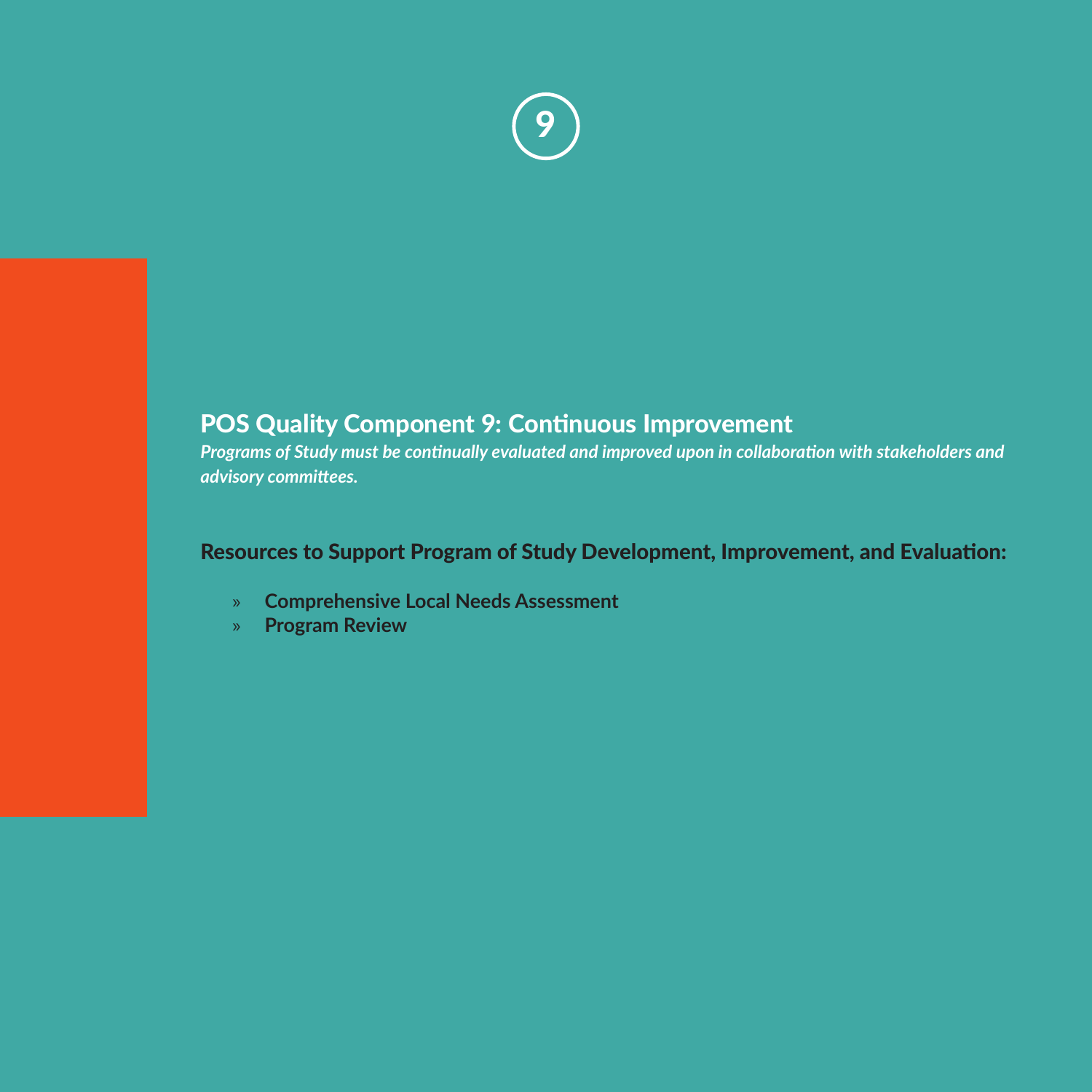| <b>DESIGN ELEMENTS</b>                                                                                                                                                                                                                                                                                                                                                                                                                                                                                                                                                                                            | <b>EXPECTATIONS</b>                                                                                                                                                                                                                                                                                                                                                                                                                                                                                                                                                                                                                                                       | <b>ACCEPTABLE SUPPORTING</b><br><b>MATERIALS</b>                                                                                                                                                                                                                                                                                                                                           | <b>STATUS</b>                                                  |
|-------------------------------------------------------------------------------------------------------------------------------------------------------------------------------------------------------------------------------------------------------------------------------------------------------------------------------------------------------------------------------------------------------------------------------------------------------------------------------------------------------------------------------------------------------------------------------------------------------------------|---------------------------------------------------------------------------------------------------------------------------------------------------------------------------------------------------------------------------------------------------------------------------------------------------------------------------------------------------------------------------------------------------------------------------------------------------------------------------------------------------------------------------------------------------------------------------------------------------------------------------------------------------------------------------|--------------------------------------------------------------------------------------------------------------------------------------------------------------------------------------------------------------------------------------------------------------------------------------------------------------------------------------------------------------------------------------------|----------------------------------------------------------------|
| 1) Programmatic activities<br>are evaluated using<br>multiple forms of<br>assessment and<br>measurement                                                                                                                                                                                                                                                                                                                                                                                                                                                                                                           | • Multiple assessment<br>measures are utilized for<br>program planning and<br>improvement                                                                                                                                                                                                                                                                                                                                                                                                                                                                                                                                                                                 | √ Notes/minutes/materials from data<br>review efforts                                                                                                                                                                                                                                                                                                                                      | <b>Q EXCEEDS</b><br><b>Q MEETS</b><br><b>U WORKING TOWARDS</b> |
| 2) Data are used to:<br>a. inform a culture of<br>program improvement<br>b. foster local<br>improvement and<br>regional development<br>c. inform program<br>development and<br>implementation with<br>labor market data<br>3) A data collection system<br>is developed with the<br>capacity to:<br>a. collect longitudinal data<br>b. collect reliable and valid<br>data at each education-<br>al level<br>c. provide disaggregated<br>and cohort-based gap<br>analysis on different<br>student groups<br>d. assist partnerships to<br>set specific perfor-<br>mance targets and<br>establish measurable<br>goals | • Data are collected and<br>used for annual planning<br>and program improvement<br>• LMI is used for annual<br>planning<br>• Data are provided by all<br>educational partners<br>· Perkins performance data<br>is reviewed by relevant<br>partners<br>• Data are systematically<br>collected from all relevant<br>partners<br>• Data are systematically<br>shared with relevant<br>partners on an ongoing<br>basis<br>• Longitudinal data are<br>collected and used for<br>annual planning and<br>program improvement<br>• Data are used to perform<br>gap analysis<br>• Disaggregated data are<br>reviewed to assess the<br>pipeline of recruitment<br>and participation | √ Notes/minutes/materials from LMI<br>review efforts<br>√ Proxy measures and data sets are<br>identified (if necessary)<br>✓ Copies of data sharing agreements<br>✔ Data dissemination guidelines<br>✔ Longitudinal data system<br>procedures<br>√ Gap analysis materials<br>√ Notes/materials from Perkins data<br>meetings<br>o Meetings include secondary<br>and postsecondary partners | <b>Q EXCEEDS</b><br>$\Box$ MEETS<br><b>U WORKING TOWARDS</b>   |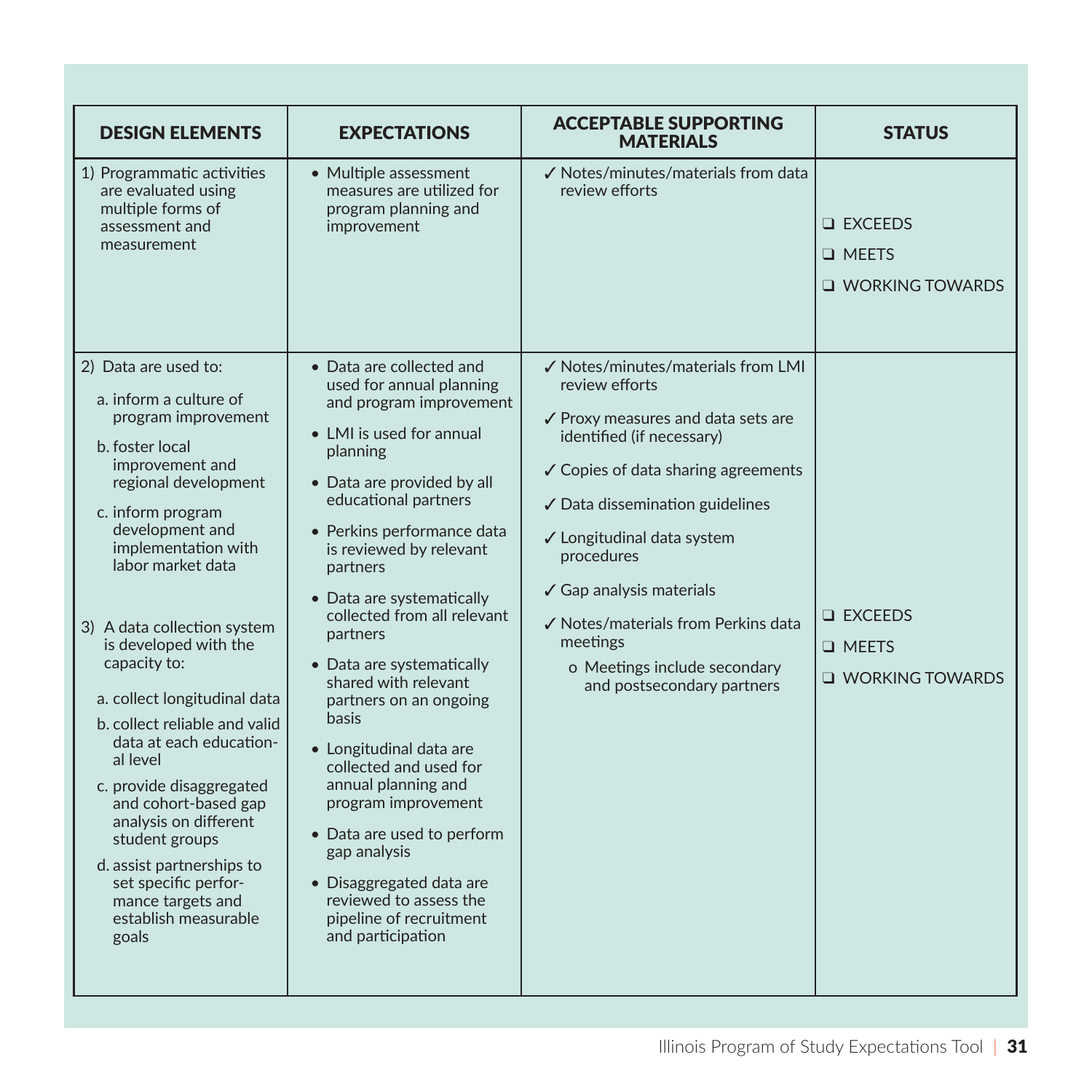# ADDITIONAL RESOURCES

- » [Advisory Committee Guidebook](https://icsps.illinoisstate.edu/images/pdfs/CTE/Perkins_V/Super-Strategies-Advisory-Committee-Guidebook-Updated.pdf)
- » [Career Pathways Dictionary](https://icsps.illinoisstate.edu/images/pdfs/CTE/Perkins_V/6Perkins_V_Resource_IL-Career-Pathways-Dictionary.pdf)
- » [Civil Rights Self-Assessment](http://www.ilcivilrightsreview.com)
- » [CTE Gateway to Equity](https://occrl.illinois.edu/cte-gateway-to-equity)
- » [Dual Credit Quality Act](http://www.ilga.gov/legislation/ilcs/ilcs3.asp?ActID=3117&ChapterID=18)
- » [Essential Employability Skills Framework](https://icsps.illinoisstate.edu/2-home/63-illinois-essential-employability-skills-framework)
- » [ICCB Administrative Rules](https://www.iccb.org/iccb/wp-content/pdfs/manuals/ICCB_SystemRules_Manual.pdf)
- » [Illinois Center for Specialized Professional Support](https://icsps.illinoisstate.edu/)
- » [Office of Community College Research and Leadership](https://occrl.illinois.edu/)
- » [PaCE Framework](https://www.isac.org/pace/il-pace-resource-materials.html)
- » [Postsecondary and Workforce Readiness Competencies](https://www.jff.org/documents/2961/PWR_Report_4-16-19.pdf)
- » [Section 504 of the Rehabilitation Act of 1973](http://www.ilcivilrightsreview.com/wp-content/uploads/2014/11/34cfr104.pdf)
- » [Title II of the Americans with Disabilities Act of 2010](http://www.ada.gov/2010ADAstandards_index.htm)